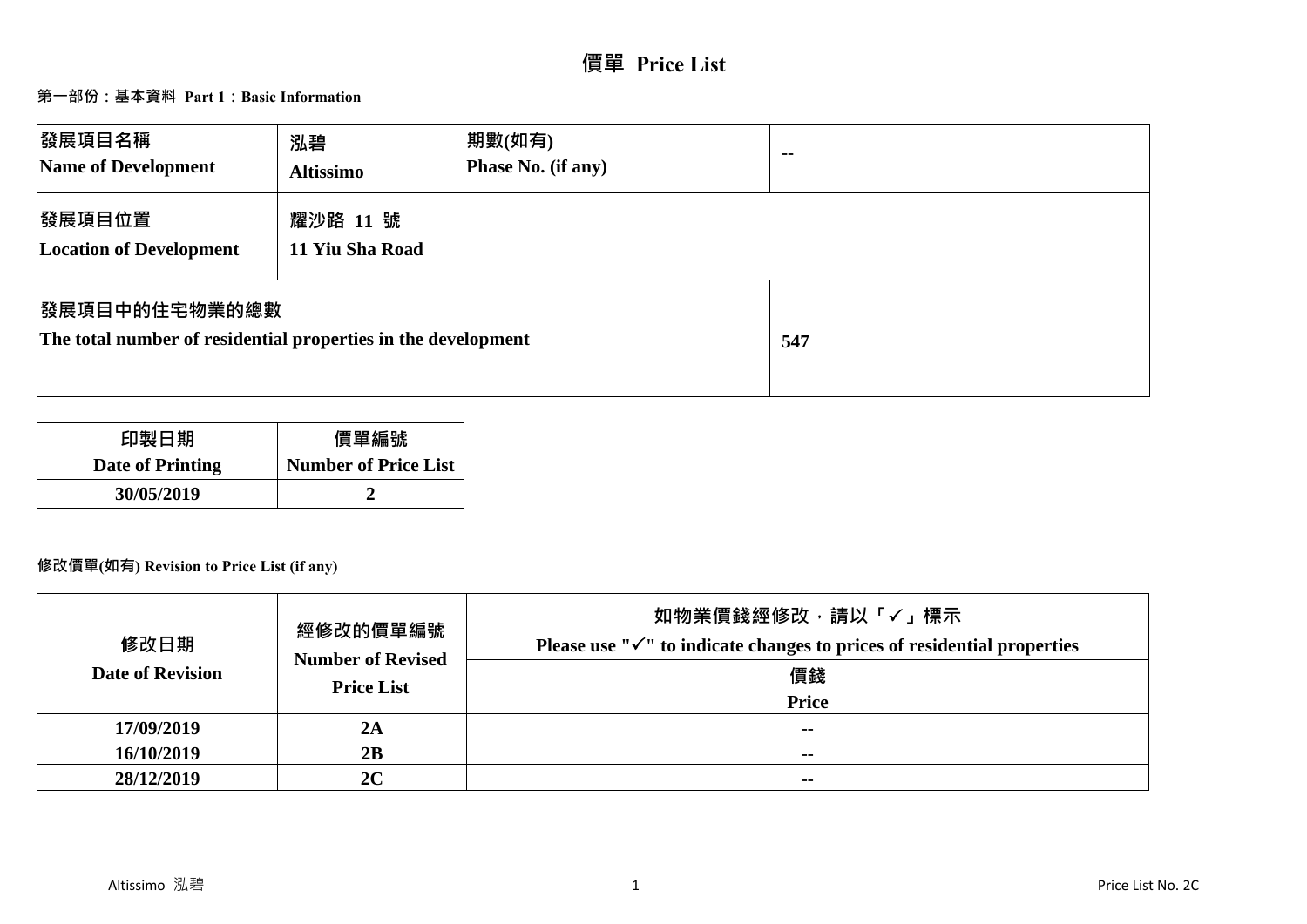# 第二部份:面積及售價資料 Part 2: Information on Area and Price

|                           | 物業的描述<br>Description of<br><b>Residential Property</b> |             | 實用面積<br>(包括露台, 工作平台及陽台 如有)<br>平方米(平方呎)                                                                | 售價(元)      | 實用面積<br>每平方米/呎售價<br>元·每平方米                                                     |                                            |                     |    | 其他指明項目的面積(不計算入實用面積)<br>Area of other specified items (Not included in the Saleable Area) | 平方米(平方呎)<br>sq. metre (sq. ft.) |                         |            |                 |               |            |
|---------------------------|--------------------------------------------------------|-------------|-------------------------------------------------------------------------------------------------------|------------|--------------------------------------------------------------------------------|--------------------------------------------|---------------------|----|------------------------------------------------------------------------------------------|---------------------------------|-------------------------|------------|-----------------|---------------|------------|
| 大廈<br>名稱<br>Block<br>Name | 樓層<br>Floor                                            | 單位<br>Unit  | Saleable Area<br>(including balcony, utility platform and<br>verandah, if any)<br>sq. metre (sq. ft.) | Price (\$) | (元·每平方呎)<br>Unit Rate of Saleable Area<br>\$ per sq. metre<br>$$$ per sq. ft.) | 空調機房<br>Air-<br>Conditioning<br>plant room | 窗台<br>Bay<br>window | 閣樓 | 平台<br>Cockloft Flat roof                                                                 | 花園<br>Garden                    | 停車位<br>Parking<br>space | 天台<br>Roof | 梯屋<br>Stairhood | 前庭<br>Terrace | 庭院<br>Yard |
| T1                        |                                                        | D           | 48.293 (520)<br>露台 Balcony: 2.000 (22);<br>工作平台 Utility Platform: 1.500 (16)                          | 9,629,000  | 199, 387 (18,517)                                                              |                                            |                     |    |                                                                                          |                                 |                         |            |                 |               |            |
| T1                        |                                                        | ${\bf E}$   | 46.810 (504)<br>露台 Balcony: 2.000 (22);<br>工作平台 Utility Platform: $0.000(0)$                          | 9,800,000  | 209,357 (19,444)                                                               |                                            |                     |    |                                                                                          |                                 |                         |            |                 |               |            |
| T1                        | $\overline{2}$                                         | $\mathbf D$ | 48.293 (520)<br>露台 Balcony: 2.000 (22);<br>工作平台 Utility Platform: 1.500 (16)                          | 9,648,000  | 199,781 (18,554)                                                               |                                            |                     |    |                                                                                          |                                 |                         |            |                 |               |            |
| T1                        | 2                                                      | E           | 46.810 (504)<br>露台 Balcony: 2.000 (22);<br>工作平台 Utility Platform: 0.000 (0)                           | 9,820,000  | 209,784 (19,484)                                                               |                                            |                     |    |                                                                                          |                                 |                         |            |                 |               |            |
| T1                        | 3                                                      | D           | 48.293 (520)<br>露台 Balcony: 2.000 (22);<br>工作平台 Utility Platform: $1.500(16)$                         | 9,686,000  | 200,567 (18,627)                                                               |                                            |                     |    |                                                                                          |                                 |                         |            |                 |               |            |
| T1                        | 3                                                      | Ε           | 46.810 (504)<br>露台 Balcony: 2.000 (22);<br>工作平台 Utility Platform: $0.000(0)$                          | 9,839,000  | 210,190 (19,522)                                                               |                                            |                     |    |                                                                                          |                                 |                         |            |                 |               |            |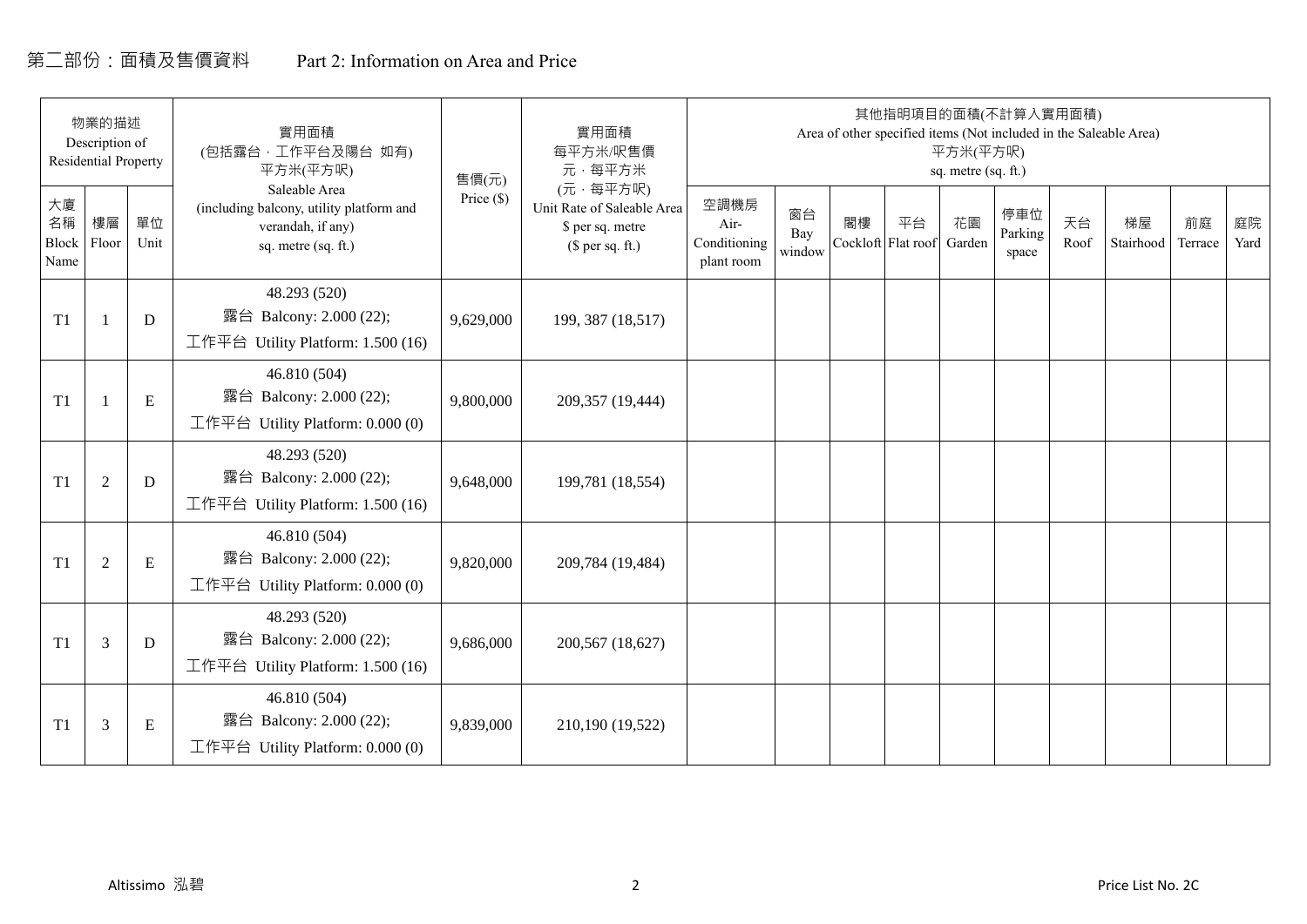|                           | 物業的描述<br>Description of<br><b>Residential Property</b> |            | 實用面積<br>(包括露台,工作平台及陽台 如有)<br>平方米(平方呎)                                                                 | 售價(元)        | 實用面積<br>每平方米/呎售價<br>元·每平方米                                                     |                                            |                     |    | 其他指明項目的面積(不計算入實用面積)      | 平方米(平方呎)<br>sq. metre (sq. ft.) |                         |            | Area of other specified items (Not included in the Saleable Area) |               |            |
|---------------------------|--------------------------------------------------------|------------|-------------------------------------------------------------------------------------------------------|--------------|--------------------------------------------------------------------------------|--------------------------------------------|---------------------|----|--------------------------|---------------------------------|-------------------------|------------|-------------------------------------------------------------------|---------------|------------|
| 大廈<br>名稱<br>Block<br>Name | 樓層<br>Floor                                            | 單位<br>Unit | Saleable Area<br>(including balcony, utility platform and<br>verandah, if any)<br>sq. metre (sq. ft.) | Price $(\$)$ | (元·每平方呎)<br>Unit Rate of Saleable Area<br>\$ per sq. metre<br>$$$ per sq. ft.) | 空調機房<br>Air-<br>Conditioning<br>plant room | 窗台<br>Bay<br>window | 閣樓 | 平台<br>Cockloft Flat roof | 花園<br>Garden                    | 停車位<br>Parking<br>space | 天台<br>Roof | 梯屋<br>Stairhood                                                   | 前庭<br>Terrace | 庭院<br>Yard |
| T <sub>1</sub>            | 5                                                      | D          | 48.293 (520)<br>露台 Balcony: 2.000 (22);<br>工作平台 Utility Platform: 1.500 (16)                          | 9,763,000    | 202,162 (18,775)                                                               |                                            |                     |    |                          |                                 |                         |            |                                                                   |               |            |
| T <sub>1</sub>            | 5                                                      | E          | 46.810 (504)<br>露台 Balcony: 2.000 (22);<br>工作平台 Utility Platform: 0.000 (0)                           | 9,858,000    | 210,596 (19,560)                                                               |                                            |                     |    |                          |                                 |                         |            |                                                                   |               |            |
| T <sub>1</sub>            | 6                                                      | D          | 48.293 (520)<br>露台 Balcony: 2.000 (22);<br>工作平台 Utility Platform: 1.500 (16)                          | 9,821,000    | 203,363 (18,887)                                                               |                                            |                     |    |                          |                                 |                         |            |                                                                   |               |            |
| T1                        | 6                                                      | ${\bf E}$  | 46.810 (504)<br>露台 Balcony: 2.000 (22);<br>工作平台 Utility Platform: 0.000 (0)                           | 9,898,000    | 211,451 (19,639)                                                               |                                            |                     |    |                          |                                 |                         |            |                                                                   |               |            |
| T <sub>1</sub>            | $\overline{7}$                                         | D          | 48.293 (520)<br>露台 Balcony: 2.000 (22);<br>工作平台 Utility Platform: 1.500 (16)                          | 10,148,000   | 210,134 (19,515)                                                               |                                            |                     |    |                          |                                 |                         |            |                                                                   |               |            |
| T <sub>1</sub>            | 8                                                      | D          | 48.293 (520)<br>露台 Balcony: 2.000 (22);<br>工作平台 Utility Platform: $1.500(16)$                         | 10,558,000   | 218,624 (20,304)                                                               |                                            |                     |    |                          |                                 |                         |            |                                                                   |               |            |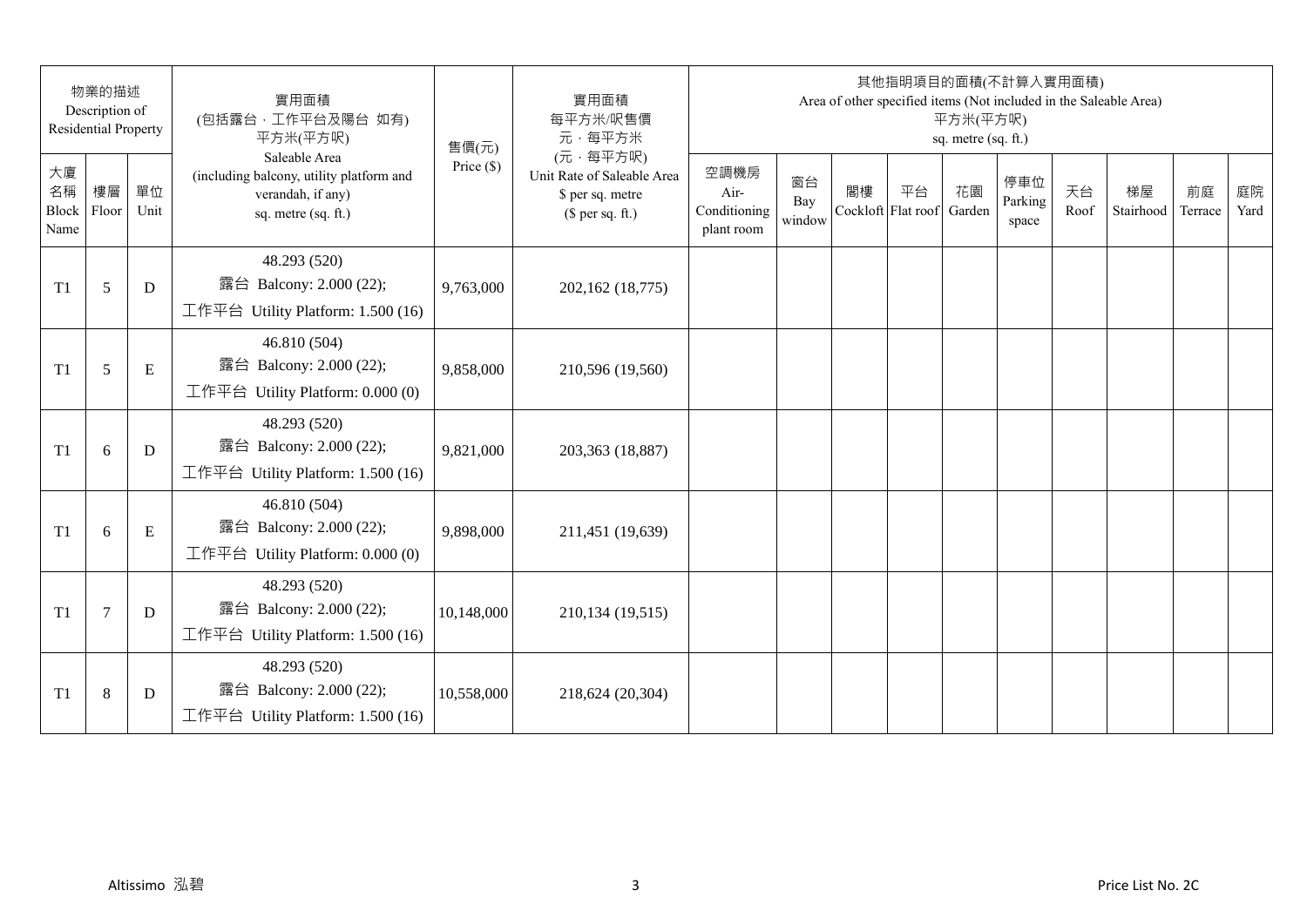|                           | 物業的描述<br>Description of<br><b>Residential Property</b> |            | 實用面積<br>(包括露台,工作平台及陽台 如有)<br>平方米(平方呎)                                                                 | 售價(元)        | 實用面積<br>每平方米/呎售價<br>元·每平方米                                                     |                                            |                     |    | 其他指明項目的面積(不計算入實用面積)      | 平方米(平方呎)<br>sq. metre (sq. ft.) |                         |            | Area of other specified items (Not included in the Saleable Area) |               |            |
|---------------------------|--------------------------------------------------------|------------|-------------------------------------------------------------------------------------------------------|--------------|--------------------------------------------------------------------------------|--------------------------------------------|---------------------|----|--------------------------|---------------------------------|-------------------------|------------|-------------------------------------------------------------------|---------------|------------|
| 大廈<br>名稱<br>Block<br>Name | 樓層<br>Floor                                            | 單位<br>Unit | Saleable Area<br>(including balcony, utility platform and<br>verandah, if any)<br>sq. metre (sq. ft.) | Price $(\$)$ | (元·每平方呎)<br>Unit Rate of Saleable Area<br>\$ per sq. metre<br>$$$ per sq. ft.) | 空調機房<br>Air-<br>Conditioning<br>plant room | 窗台<br>Bay<br>window | 閣樓 | 平台<br>Cockloft Flat roof | 花園<br>Garden                    | 停車位<br>Parking<br>space | 天台<br>Roof | 梯屋<br>Stairhood                                                   | 前庭<br>Terrace | 庭院<br>Yard |
| T <sub>1</sub>            | 8                                                      | E          | 46.810 (504)<br>露台 Balcony: 2.000 (22);<br>工作平台 Utility Platform: 0.000 (0)                           | 10,641,000   | 227,323 (21,113)                                                               |                                            |                     |    |                          |                                 |                         |            |                                                                   |               |            |
| T <sub>1</sub>            | 9                                                      | D          | 48.293 (520)<br>露台 Balcony: 2.000 (22);<br>工作平台 Utility Platform: 1.500 (16)                          | 10,558,000   | 218,624 (20,304)                                                               |                                            |                     |    |                          |                                 |                         |            |                                                                   |               |            |
| T <sub>1</sub>            | 10                                                     | D          | 48.293 (520)<br>露台 Balcony: 2.000 (22);<br>工作平台 Utility Platform: 1.500 (16)                          | 10,658,000   | 220,695 (20,496)                                                               |                                            |                     |    |                          |                                 |                         |            |                                                                   |               |            |
| T <sub>1</sub>            | 11                                                     | D          | 48.293 (520)<br>露台 Balcony: 2.000 (22);<br>工作平台 Utility Platform: 1.500 (16)                          | 10,708,000   | 221,730 (20,592)                                                               |                                            |                     |    |                          |                                 |                         |            |                                                                   |               |            |
| T1                        | 12                                                     | D          | 48.293 (520)<br>露台 Balcony: 2.000 (22);<br>工作平台 Utility Platform: 1.500 (16)                          | 10,968,000   | 227,114 (21,092)                                                               |                                            |                     |    |                          |                                 |                         |            |                                                                   |               |            |
| T <sub>1</sub>            | 15                                                     | D          | 48.293 (520)<br>露台 Balcony: 2.000 (22);<br>工作平台 Utility Platform: $1.500(16)$                         | 11,172,000   | 231,338 (21,485)                                                               |                                            |                     |    |                          |                                 |                         |            |                                                                   |               |            |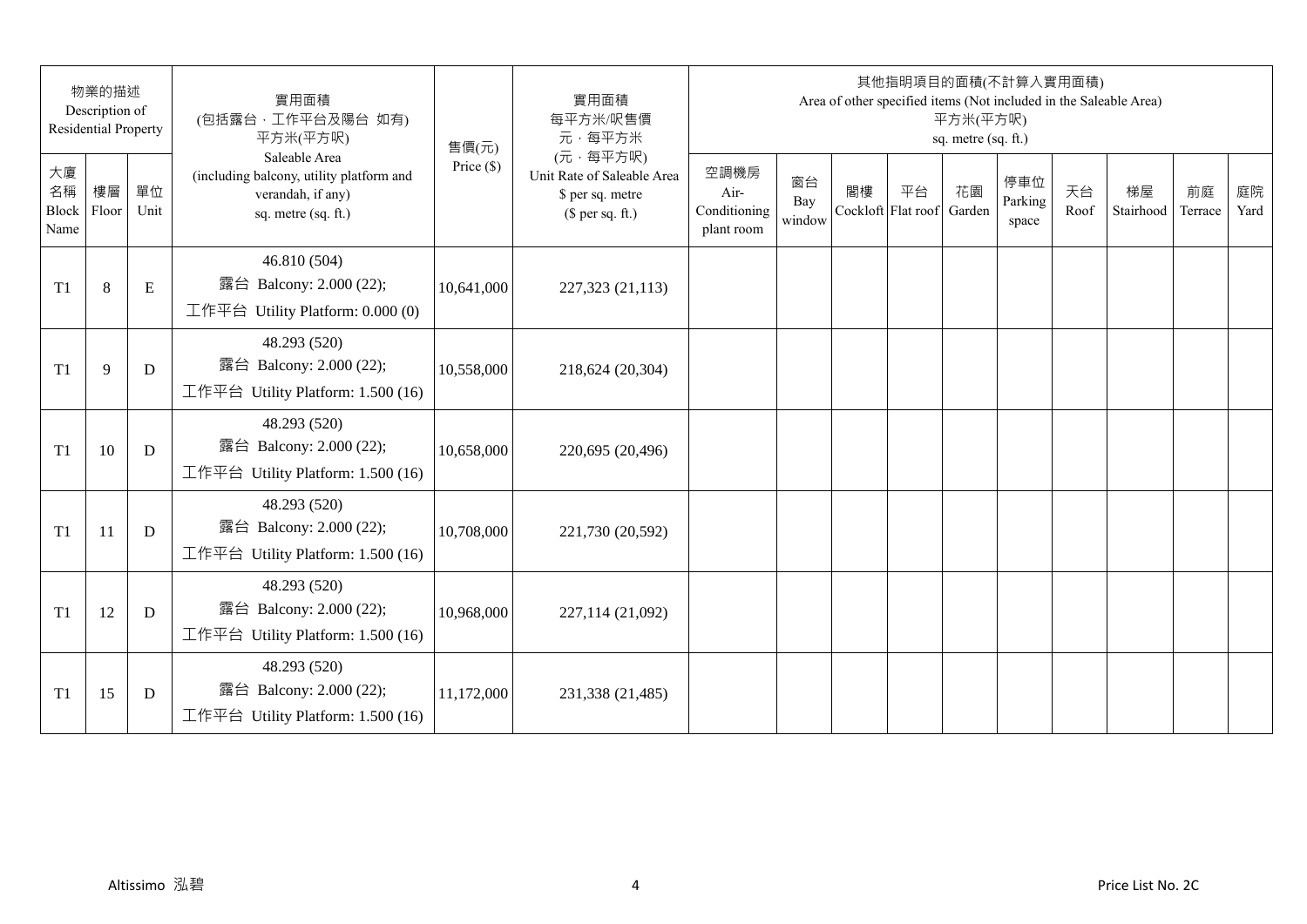|                           | 物業的描述<br>Description of<br><b>Residential Property</b> |              | 實用面積<br>(包括露台,工作平台及陽台 如有)<br>平方米(平方呎)                                                                 | 售價(元)        | 實用面積<br>每平方米/呎售價<br>元·每平方米                                                     |                                            |                     |    | 其他指明項目的面積(不計算入實用面積)<br>Area of other specified items (Not included in the Saleable Area) | 平方米(平方呎)<br>sq. metre (sq. ft.) |                         |            |                 |               |            |
|---------------------------|--------------------------------------------------------|--------------|-------------------------------------------------------------------------------------------------------|--------------|--------------------------------------------------------------------------------|--------------------------------------------|---------------------|----|------------------------------------------------------------------------------------------|---------------------------------|-------------------------|------------|-----------------|---------------|------------|
| 大廈<br>名稱<br>Block<br>Name | 樓層<br>Floor                                            | 單位<br>Unit   | Saleable Area<br>(including balcony, utility platform and<br>verandah, if any)<br>sq. metre (sq. ft.) | Price $(\$)$ | (元·每平方呎)<br>Unit Rate of Saleable Area<br>\$ per sq. metre<br>$$$ per sq. ft.) | 空調機房<br>Air-<br>Conditioning<br>plant room | 窗台<br>Bay<br>window | 閣樓 | 平台<br>Cockloft Flat roof                                                                 | 花園<br>Garden                    | 停車位<br>Parking<br>space | 天台<br>Roof | 梯屋<br>Stairhood | 前庭<br>Terrace | 庭院<br>Yard |
| T <sub>2</sub>            | $\mathbf{1}$                                           | $\mathbf{F}$ | 47.519 (511)<br>露台 Balcony: 2.000 (22);<br>工作平台 Utility Platform: 0.000 (0)                           | 9,348,000    | 196,721 (18,294)                                                               |                                            |                     |    |                                                                                          |                                 |                         |            |                 |               |            |
| T <sub>3</sub>            | $\overline{1}$                                         | B            | 46.276 (498)<br>露台 Balcony: 2.000 (22);<br>工作平台 Utility Platform: 1.500 (16)                          | 9,249,000    | 199,866 (18,572)                                                               |                                            |                     |    |                                                                                          |                                 |                         |            |                 |               |            |
| T <sub>3</sub>            | $\mathbf{1}$                                           | D            | 48.811 (525)<br>露台 Balcony: 2.000 (22);<br>工作平台 Utility Platform: 1.500 (16)                          | 9,321,000    | 190,961 (17,754)                                                               |                                            |                     |    | 4.609<br>(50)                                                                            |                                 |                         |            |                 |               |            |
| T <sub>3</sub>            | $\mathbf{1}$                                           | G            | 28.733 (309)<br>露台 Balcony: 2.000 (22);<br>工作平台 Utility Platform: 0.000 (0)                           | 6,685,000    | 232,659 (21,634)                                                               |                                            |                     |    |                                                                                          |                                 |                         |            |                 |               |            |
| T <sub>3</sub>            |                                                        | $\bf{J}$     | 45.158 (486)<br>露台 Balcony: 2.000 (22);<br>工作平台 Utility Platform: 1.500 (16)                          | 8,855,000    | 196,089 (18,220)                                                               |                                            |                     |    |                                                                                          |                                 |                         |            |                 |               |            |
| T <sub>3</sub>            | $\overline{1}$                                         | $\bf K$      | 48.074 (517)<br>露台 Balcony: 2.000 (22);<br>工作平台 Utility Platform: 1.500 (16)                          | 9,023,000    | 187,690 (17,453)                                                               |                                            |                     |    |                                                                                          |                                 |                         |            |                 |               |            |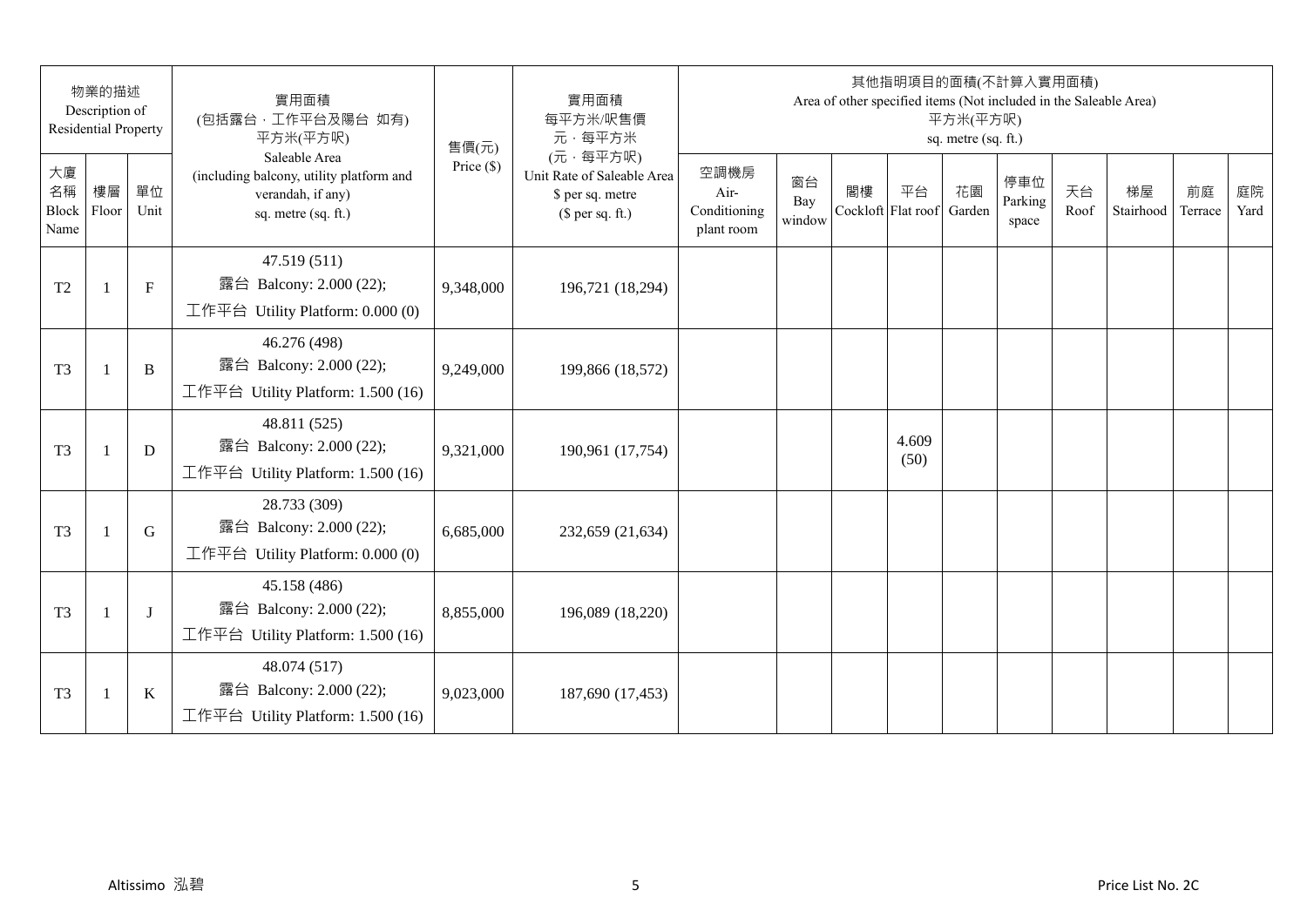|                           | 物業的描述<br>Description of<br><b>Residential Property</b> |              | 實用面積<br>(包括露台,工作平台及陽台 如有)<br>平方米(平方呎)                                                                 | 售價(元)        | 實用面積<br>每平方米/呎售價<br>元·每平方米                                                     |                                            |                     |    | 其他指明項目的面積(不計算入實用面積)      | 平方米(平方呎)<br>sq. metre (sq. ft.) |                         |            | Area of other specified items (Not included in the Saleable Area) |               |            |
|---------------------------|--------------------------------------------------------|--------------|-------------------------------------------------------------------------------------------------------|--------------|--------------------------------------------------------------------------------|--------------------------------------------|---------------------|----|--------------------------|---------------------------------|-------------------------|------------|-------------------------------------------------------------------|---------------|------------|
| 大廈<br>名稱<br>Block<br>Name | 樓層<br>Floor                                            | 單位<br>Unit   | Saleable Area<br>(including balcony, utility platform and<br>verandah, if any)<br>sq. metre (sq. ft.) | Price $(\$)$ | (元·每平方呎)<br>Unit Rate of Saleable Area<br>\$ per sq. metre<br>$$$ per sq. ft.) | 空調機房<br>Air-<br>Conditioning<br>plant room | 窗台<br>Bay<br>window | 閣樓 | 平台<br>Cockloft Flat roof | 花園<br>Garden                    | 停車位<br>Parking<br>space | 天台<br>Roof | 梯屋<br>Stairhood                                                   | 前庭<br>Terrace | 庭院<br>Yard |
| T <sub>3</sub>            | $\overline{2}$                                         | B            | 46.276 (498)<br>露台 Balcony: 2.000 (22);<br>工作平台 Utility Platform: 1.500 (16)                          | 9,269,000    | 200,298 (18,612)                                                               |                                            |                     |    |                          |                                 |                         |            |                                                                   |               |            |
| T <sub>3</sub>            | $\overline{2}$                                         | D            | 48.811 (525)<br>露台 Balcony: 2.000 (22);<br>工作平台 Utility Platform: 1.500 (16)                          | 9,387,000    | 192,313 (17,880)                                                               |                                            |                     |    |                          |                                 |                         |            |                                                                   |               |            |
| T <sub>3</sub>            | $\overline{2}$                                         | G            | 28.733 (309)<br>露台 Balcony: 2.000 (22);<br>工作平台 Utility Platform: $0.000(0)$                          | 6,696,000    | 233,042 (21,670)                                                               |                                            |                     |    |                          |                                 |                         |            |                                                                   |               |            |
| T <sub>3</sub>            | $\overline{2}$                                         | $\mathbf{I}$ | 45.158 (486)<br>露台 Balcony: 2.000 (22);<br>工作平台 Utility Platform: 1.500 (16)                          | 8,874,000    | 196,510 (18,259)                                                               |                                            |                     |    |                          |                                 |                         |            |                                                                   |               |            |
| T <sub>3</sub>            | 3                                                      | B            | 46.276 (498)<br>露台 Balcony: 2.000 (22);<br>工作平台 Utility Platform: 1.500 (16)                          | 9,286,000    | 200,666 (18,647)                                                               |                                            |                     |    |                          |                                 |                         |            |                                                                   |               |            |
| T <sub>3</sub>            | 3                                                      | D            | 48.811 (525)<br>露台 Balcony: 2.000 (22);<br>工作平台 Utility Platform: $1.500(16)$                         | 9,404,000    | 192,661 (17,912)                                                               |                                            |                     |    |                          |                                 |                         |            |                                                                   |               |            |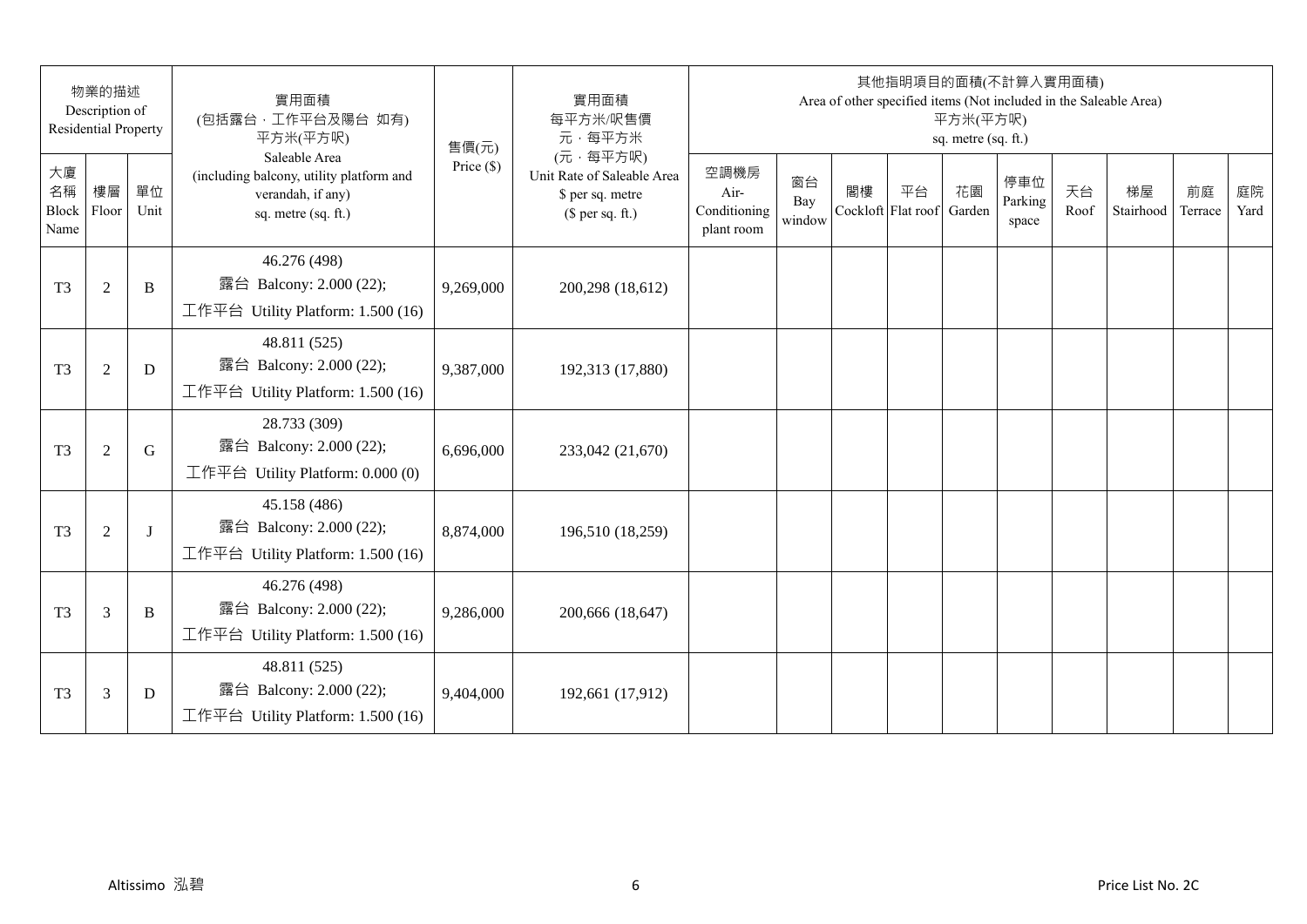|                           | 物業的描述<br>Description of<br><b>Residential Property</b> |            | 實用面積<br>(包括露台,工作平台及陽台 如有)<br>平方米(平方呎)                                                                 | 售價(元)        | 實用面積<br>每平方米/呎售價<br>元·每平方米                                                     |                                            |                     |    | 其他指明項目的面積(不計算入實用面積)      | 平方米(平方呎)<br>sq. metre (sq. ft.) |                         |            | Area of other specified items (Not included in the Saleable Area) |               |            |
|---------------------------|--------------------------------------------------------|------------|-------------------------------------------------------------------------------------------------------|--------------|--------------------------------------------------------------------------------|--------------------------------------------|---------------------|----|--------------------------|---------------------------------|-------------------------|------------|-------------------------------------------------------------------|---------------|------------|
| 大廈<br>名稱<br>Block<br>Name | 樓層<br>Floor                                            | 單位<br>Unit | Saleable Area<br>(including balcony, utility platform and<br>verandah, if any)<br>sq. metre (sq. ft.) | Price $(\$)$ | (元·每平方呎)<br>Unit Rate of Saleable Area<br>\$ per sq. metre<br>$$$ per sq. ft.) | 空調機房<br>Air-<br>Conditioning<br>plant room | 窗台<br>Bay<br>window | 閣樓 | 平台<br>Cockloft Flat roof | 花園<br>Garden                    | 停車位<br>Parking<br>space | 天台<br>Roof | 梯屋<br>Stairhood                                                   | 前庭<br>Terrace | 庭院<br>Yard |
| T <sub>3</sub>            | 3                                                      | G          | 28.733 (309)<br>露台 Balcony: 2.000 (22);<br>工作平台 Utility Platform: 0.000 (0)                           | 6,708,000    | 233,460 (21,709)                                                               |                                            |                     |    |                          |                                 |                         |            |                                                                   |               |            |
| T <sub>3</sub>            | 3                                                      | J          | 45.158 (486)<br>露台 Balcony: 2.000 (22);<br>工作平台 Utility Platform: 1.500 (16)                          | 8,893,000    | 196,931 (18,298)                                                               |                                            |                     |    |                          |                                 |                         |            |                                                                   |               |            |
| T <sub>3</sub>            | 5                                                      | D          | 48.811 (525)<br>露台 Balcony: 2.000 (22);<br>工作平台 Utility Platform: 1.500 (16)                          | 9,539,000    | 195,427 (18,170)                                                               |                                            |                     |    |                          |                                 |                         |            |                                                                   |               |            |
| T <sub>3</sub>            | 5                                                      | G          | 28.733 (309)<br>露台 Balcony: 2.000 (22);<br>工作平台 Utility Platform: 0.000 (0)                           | 6,720,000    | 233,877 (21,748)                                                               |                                            |                     |    |                          |                                 |                         |            |                                                                   |               |            |
| T <sub>3</sub>            | 5                                                      | J          | 45.158 (486)<br>露台 Balcony: 2.000 (22);<br>工作平台 Utility Platform: 1.500 (16)                          | 8,908,000    | 197,263 (18,329)                                                               |                                            |                     |    |                          |                                 |                         |            |                                                                   |               |            |
| T <sub>3</sub>            | 6                                                      | D          | 48.811 (525)<br>露台 Balcony: 2.000 (22);<br>工作平台 Utility Platform: $1.500(16)$                         | 9,673,000    | 198,173 (18,425)                                                               |                                            |                     |    |                          |                                 |                         |            |                                                                   |               |            |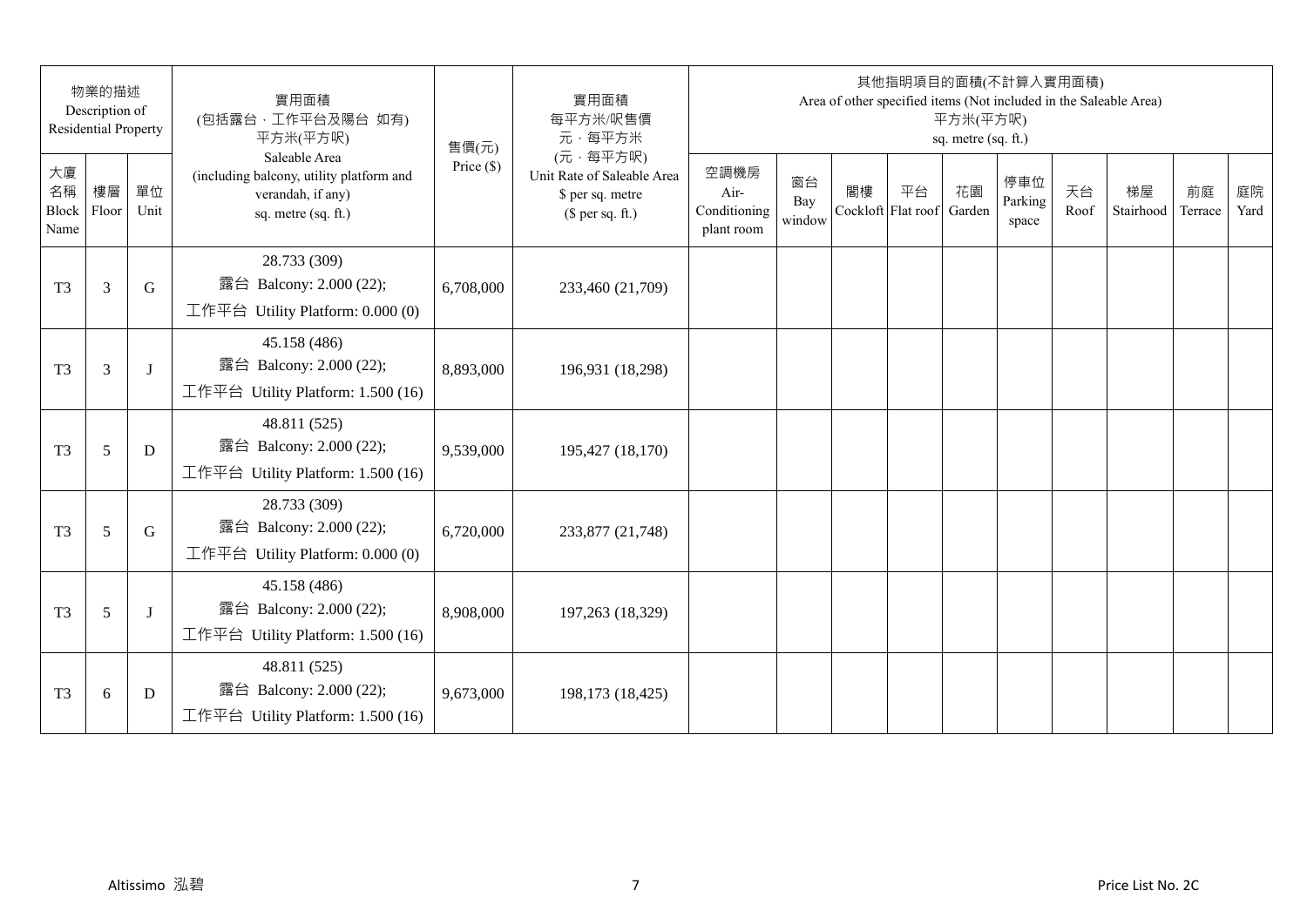|                           | 物業的描述<br>Description of<br><b>Residential Property</b> |             | 實用面積<br>(包括露台,工作平台及陽台 如有)<br>平方米(平方呎)                                                                 | 售價(元)        | 實用面積<br>每平方米/呎售價<br>元·每平方米                                                     |                                            |                     |    | 其他指明項目的面積(不計算入實用面積)      | 平方米(平方呎)<br>sq. metre (sq. ft.) |                         |            | Area of other specified items (Not included in the Saleable Area) |               |            |
|---------------------------|--------------------------------------------------------|-------------|-------------------------------------------------------------------------------------------------------|--------------|--------------------------------------------------------------------------------|--------------------------------------------|---------------------|----|--------------------------|---------------------------------|-------------------------|------------|-------------------------------------------------------------------|---------------|------------|
| 大廈<br>名稱<br>Block<br>Name | 樓層<br>Floor                                            | 單位<br>Unit  | Saleable Area<br>(including balcony, utility platform and<br>verandah, if any)<br>sq. metre (sq. ft.) | Price $(\$)$ | (元·每平方呎)<br>Unit Rate of Saleable Area<br>\$ per sq. metre<br>$$$ per sq. ft.) | 空調機房<br>Air-<br>Conditioning<br>plant room | 窗台<br>Bay<br>window | 閣樓 | 平台<br>Cockloft Flat roof | 花園<br>Garden                    | 停車位<br>Parking<br>space | 天台<br>Roof | 梯屋<br>Stairhood                                                   | 前庭<br>Terrace | 庭院<br>Yard |
| T <sub>3</sub>            | 6                                                      | $\mathbf G$ | 28.733 (309)<br>露台 Balcony: 2.000 (22);<br>工作平台 Utility Platform: $0.000(0)$                          | 6,810,000    | 237,010 (22,039)                                                               |                                            |                     |    |                          |                                 |                         |            |                                                                   |               |            |
| T <sub>3</sub>            | 6                                                      | $\bf{J}$    | 45.158 (486)<br>露台 Balcony: 2.000 (22);<br>工作平台 Utility Platform: 1.500 (16)                          | 8,946,000    | 198,104 (18,407)                                                               |                                            |                     |    |                          |                                 |                         |            |                                                                   |               |            |
| T <sub>3</sub>            | $\tau$                                                 | D           | 48.811 (525)<br>露台 Balcony: 2.000 (22);<br>工作平台 Utility Platform: 1.500 (16)                          | 9,700,000    | 198,726 (18,476)                                                               |                                            |                     |    |                          |                                 |                         |            |                                                                   |               |            |
| T <sub>3</sub>            | $\overline{7}$                                         | $\mathbf G$ | 28.733 (309)<br>露台 Balcony: 2.000 (22);<br>工作平台 Utility Platform: $0.000(0)$                          | 6,818,000    | 237,288 (22,065)                                                               |                                            |                     |    |                          |                                 |                         |            |                                                                   |               |            |
| T <sub>3</sub>            | $\overline{7}$                                         | J           | 45.158 (486)<br>露台 Balcony: 2.000 (22);<br>工作平台 Utility Platform: 1.500 (16)                          | 9,065,000    | 200,740 (18,652)                                                               |                                            |                     |    |                          |                                 |                         |            |                                                                   |               |            |
| T <sub>3</sub>            | 8                                                      | G           | 28.733 (309)<br>露台 Balcony: 2.000 (22);<br>工作平台 Utility Platform: $0.000(0)$                          | 7,335,000    | 255,281 (23,738)                                                               |                                            |                     |    |                          |                                 |                         |            |                                                                   |               |            |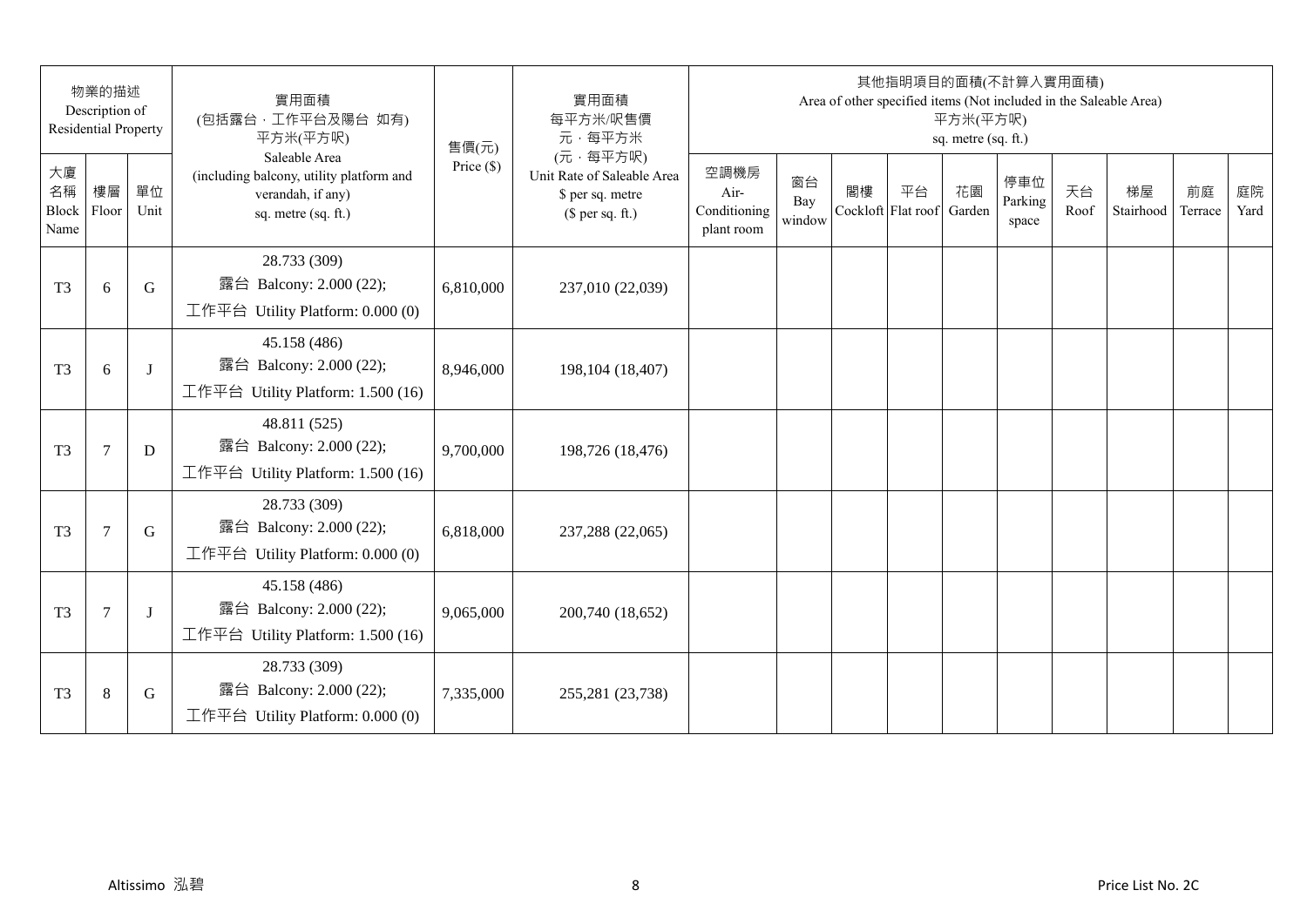|                           | 物業的描述<br>Description of<br><b>Residential Property</b> |              | 實用面積<br>(包括露台,工作平台及陽台 如有)<br>平方米(平方呎)                                                                 | 售價(元)        | 實用面積<br>每平方米/呎售價<br>元·每平方米                                                     |                                            |                     |    | 其他指明項目的面積(不計算入實用面積)      | 平方米(平方呎)<br>sq. metre (sq. ft.) |                         |            | Area of other specified items (Not included in the Saleable Area) |               |            |
|---------------------------|--------------------------------------------------------|--------------|-------------------------------------------------------------------------------------------------------|--------------|--------------------------------------------------------------------------------|--------------------------------------------|---------------------|----|--------------------------|---------------------------------|-------------------------|------------|-------------------------------------------------------------------|---------------|------------|
| 大廈<br>名稱<br>Block<br>Name | 樓層<br>Floor                                            | 單位<br>Unit   | Saleable Area<br>(including balcony, utility platform and<br>verandah, if any)<br>sq. metre (sq. ft.) | Price $(\$)$ | (元·每平方呎)<br>Unit Rate of Saleable Area<br>\$ per sq. metre<br>$$$ per sq. ft.) | 空調機房<br>Air-<br>Conditioning<br>plant room | 窗台<br>Bay<br>window | 閣樓 | 平台<br>Cockloft Flat roof | 花園<br>Garden                    | 停車位<br>Parking<br>space | 天台<br>Roof | 梯屋<br>Stairhood                                                   | 前庭<br>Terrace | 庭院<br>Yard |
| T <sub>3</sub>            | 8                                                      | H            | 44.867 (483)<br>露台 Balcony: 2.000 (22);<br>工作平台 Utility Platform: 1.500 (16)                          | 9,731,000    | 216,885 (20,147)                                                               |                                            |                     |    |                          |                                 |                         |            |                                                                   |               |            |
| T <sub>3</sub>            | 8                                                      | J            | 45.158 (486)<br>露台 Balcony: 2.000 (22);<br>工作平台 Utility Platform: 1.500 (16)                          | 9,199,000    | 203,707 (18,928)                                                               |                                            |                     |    |                          |                                 |                         |            |                                                                   |               |            |
| T <sub>3</sub>            | 9                                                      | G            | 28.733 (309)<br>露台 Balcony: 2.000 (22);<br>工作平台 Utility Platform: $0.000(0)$                          | 7,335,000    | 255,281 (23,738)                                                               |                                            |                     |    |                          |                                 |                         |            |                                                                   |               |            |
| T <sub>3</sub>            | 9                                                      | $\mathbf{I}$ | 45.158 (486)<br>露台 Balcony: 2.000 (22);<br>工作平台 Utility Platform: 1.500 (16)                          | 9,199,000    | 203,707 (18,928)                                                               |                                            |                     |    |                          |                                 |                         |            |                                                                   |               |            |
| T <sub>3</sub>            | 10                                                     | G            | 28.733 (309)<br>露台 Balcony: 2.000 (22);<br>工作平台 Utility Platform: $0.000(0)$                          | 7,413,000    | 257,996 (23,990)                                                               |                                            |                     |    |                          |                                 |                         |            |                                                                   |               |            |
| T <sub>3</sub>            | 10                                                     | J            | 45.158 (486)<br>露台 Balcony: 2.000 (22);<br>工作平台 Utility Platform: $1.500(16)$                         | 9,288,000    | 205,678 (19,111)                                                               |                                            |                     |    |                          |                                 |                         |            |                                                                   |               |            |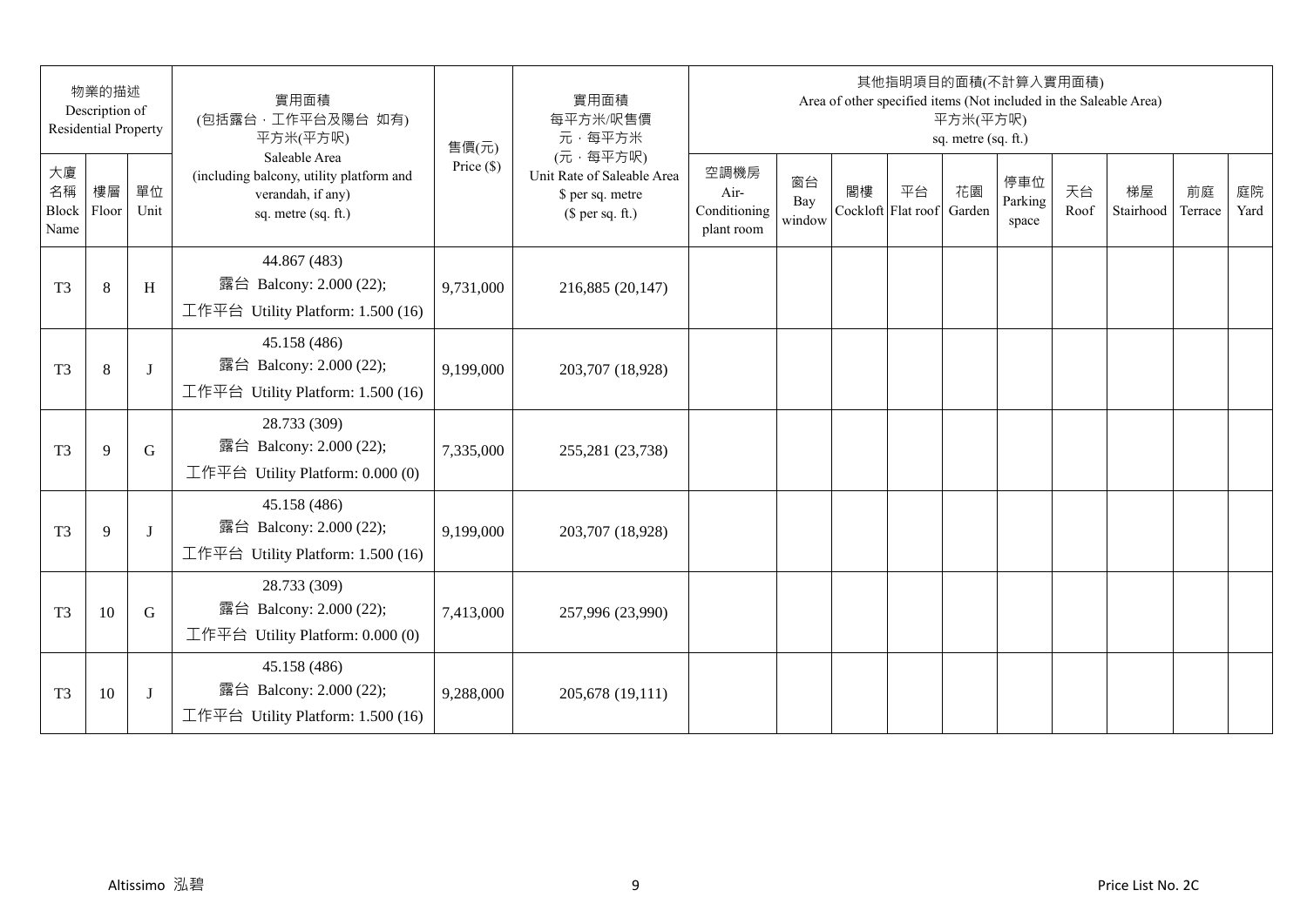|                           | 物業的描述<br>Description of<br><b>Residential Property</b> |            | 實用面積<br>(包括露台,工作平台及陽台 如有)<br>平方米(平方呎)                                                                 | 售價(元)        | 實用面積<br>每平方米/呎售價<br>元·每平方米                                                     |                                            |                     |    | 其他指明項目的面積(不計算入實用面積)      | 平方米(平方呎)<br>sq. metre (sq. ft.) |                         |            | Area of other specified items (Not included in the Saleable Area) |               |            |
|---------------------------|--------------------------------------------------------|------------|-------------------------------------------------------------------------------------------------------|--------------|--------------------------------------------------------------------------------|--------------------------------------------|---------------------|----|--------------------------|---------------------------------|-------------------------|------------|-------------------------------------------------------------------|---------------|------------|
| 大廈<br>名稱<br>Block<br>Name | 樓層<br>Floor                                            | 單位<br>Unit | Saleable Area<br>(including balcony, utility platform and<br>verandah, if any)<br>sq. metre (sq. ft.) | Price $(\$)$ | (元·每平方呎)<br>Unit Rate of Saleable Area<br>\$ per sq. metre<br>$$$ per sq. ft.) | 空調機房<br>Air-<br>Conditioning<br>plant room | 窗台<br>Bay<br>window | 閣樓 | 平台<br>Cockloft Flat roof | 花園<br>Garden                    | 停車位<br>Parking<br>space | 天台<br>Roof | 梯屋<br>Stairhood                                                   | 前庭<br>Terrace | 庭院<br>Yard |
| T <sub>3</sub>            | 11                                                     | G          | 28.733 (309)<br>露台 Balcony: 2.000 (22);<br>工作平台 Utility Platform: 0.000 (0)                           | 7,507,000    | 261,268 (24,294)                                                               |                                            |                     |    |                          |                                 |                         |            |                                                                   |               |            |
| T <sub>3</sub>            | 11                                                     | J          | 45.158 (486)<br>露台 Balcony: 2.000 (22);<br>工作平台 Utility Platform: 1.500 (16)                          | 9,422,000    | 208,645 (19,387)                                                               |                                            |                     |    |                          |                                 |                         |            |                                                                   |               |            |
| T <sub>3</sub>            | 12                                                     | G          | 28.733 (309)<br>露台 Balcony: 2.000 (22);<br>工作平台 Utility Platform: $0.000(0)$                          | 7,611,000    | 264,887 (24,631)                                                               |                                            |                     |    |                          |                                 |                         |            |                                                                   |               |            |
| T <sub>3</sub>            | 12                                                     | J          | 45.158 (486)<br>露台 Balcony: 2.000 (22);<br>工作平台 Utility Platform: 1.500 (16)                          | 9,556,000    | 211,613 (19,663)                                                               |                                            |                     |    |                          |                                 |                         |            |                                                                   |               |            |
| T <sub>3</sub>            | 15                                                     | E          | 28.805 (310)<br>露台 Balcony: 2.000 (22);<br>工作平台 Utility Platform: $0.000(0)$                          | 7,597,000    | 263,739 (24,506)                                                               |                                            |                     |    |                          |                                 |                         |            |                                                                   |               |            |
| T <sub>3</sub>            | 15                                                     | G          | 28.733 (309)<br>露台 Balcony: 2.000 (22);<br>工作平台 Utility Platform: $0.000(0)$                          | 7,748,000    | 269,655 (25,074)                                                               |                                            |                     |    |                          |                                 |                         |            |                                                                   |               |            |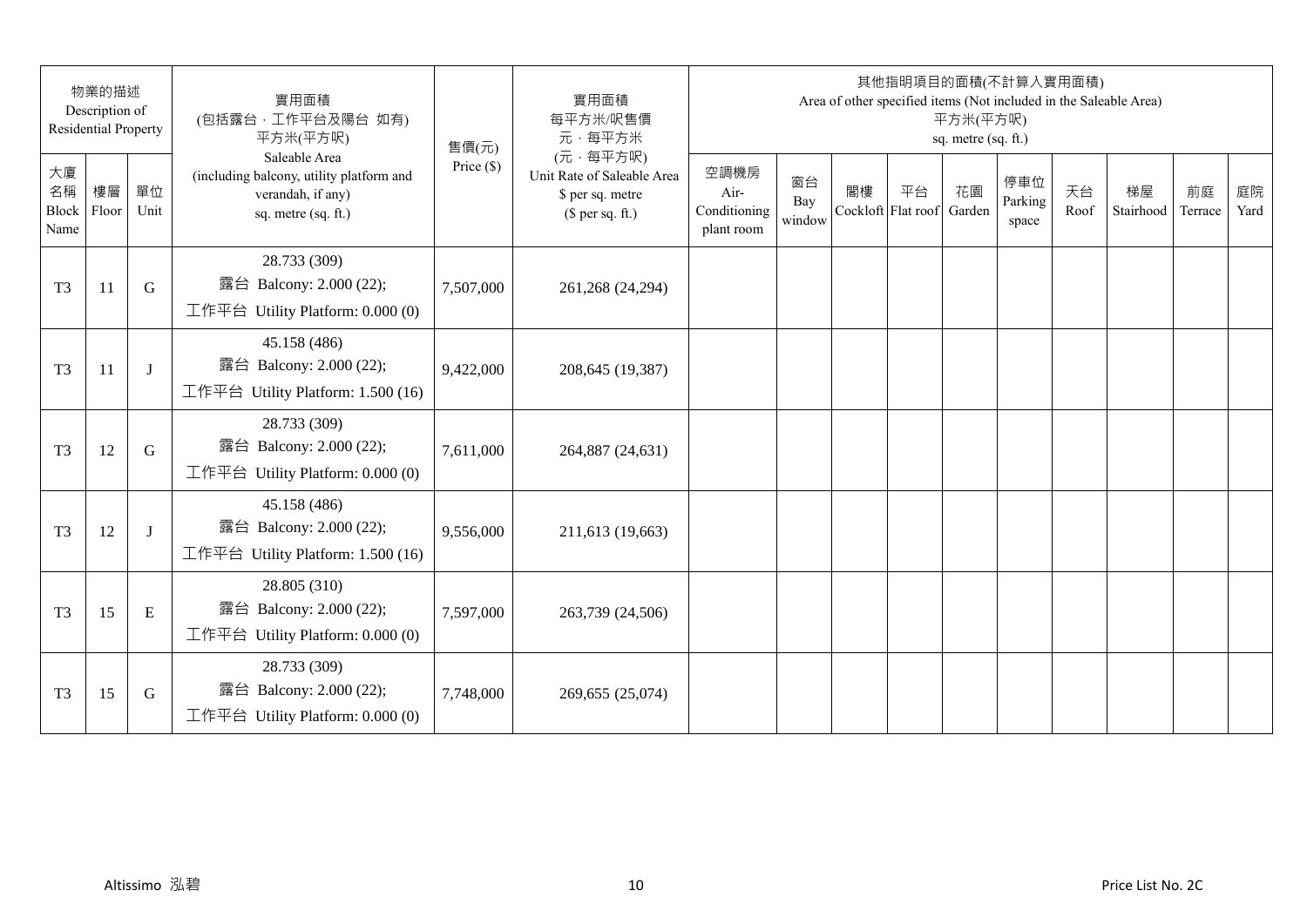| 物業的描述<br>Description of<br><b>Residential Property</b> |             | 實用面積<br>(包括露台,工作平台及陽台 如有)<br>平方米(平方呎) | 售價(元)                                                                                                 | 實用面積<br>每平方米/呎售價<br>元·每平方米 | 其他指明項目的面積(不計算入實用面積)<br>Area of other specified items (Not included in the Saleable Area)<br>平方米(平方呎)<br>sq. metre (sq. ft.) |                                            |                     |    |                          |              |                         |            |                 |               |            |
|--------------------------------------------------------|-------------|---------------------------------------|-------------------------------------------------------------------------------------------------------|----------------------------|-----------------------------------------------------------------------------------------------------------------------------|--------------------------------------------|---------------------|----|--------------------------|--------------|-------------------------|------------|-----------------|---------------|------------|
| 大廈<br>名稱<br>Block<br>Name                              | 樓層<br>Floor | 單位<br>Unit                            | Saleable Area<br>(including balcony, utility platform and<br>verandah, if any)<br>sq. metre (sq. ft.) | Price $(\$)$               | (元·每平方呎)<br>Unit Rate of Saleable Area<br>\$ per sq. metre<br>$$$ per sq. ft.)                                              | 空調機房<br>Air-<br>Conditioning<br>plant room | 窗台<br>Bay<br>window | 閣樓 | 平台<br>Cockloft Flat roof | 花園<br>Garden | 停車位<br>Parking<br>space | 天台<br>Roof | 梯屋<br>Stairhood | 前庭<br>Terrace | 庭院<br>Yard |
| T <sub>3</sub>                                         | 15          | J                                     | 45.158 (486)<br>露台 Balcony: 2.000 (22);<br>工作平台 Utility Platform: 1.500 (16)                          | 9,733,000                  | 215,532 (20,027)                                                                                                            |                                            |                     |    |                          |              |                         |            |                 |               |            |
| T <sub>3</sub>                                         | 16          | E                                     | 28.805 (310)<br>露台 Balcony: 2.000 (22);<br>工作平台 Utility Platform: 0.000 (0)                           | 7,737,000                  | 268,599 (24,958)                                                                                                            |                                            |                     |    |                          |              |                         |            |                 |               |            |
| T <sub>3</sub>                                         | 16          | G                                     | 28.733 (309)<br>露台 Balcony: 2.000 (22);<br>工作平台 Utility Platform: $0.000(0)$                          | 7,886,000                  | 274,458 (25,521)                                                                                                            |                                            |                     |    |                          |              |                         |            |                 |               |            |
| T <sub>3</sub>                                         | 16          | H                                     | 44.867 (483)<br>露台 Balcony: 2.000 (22);<br>工作平台 Utility Platform: 1.500 (16)                          | 10,488,000                 | 233,758 (21,714)                                                                                                            |                                            |                     |    |                          |              |                         |            |                 |               |            |
| T <sub>3</sub>                                         | 16          | J                                     | 45.158 (486)<br>露台 Balcony: 2.000 (22);<br>工作平台 Utility Platform: 1.500 (16)                          | 9,914,000                  | 219,540 (20,399)                                                                                                            |                                            |                     |    |                          |              |                         |            |                 |               |            |
| T <sub>3</sub>                                         | 16          | L                                     | 44.887 (483)<br>露台 Balcony: 2.000 (22);<br>工作平台 Utility Platform: $1.500(16)$                         | 9,894,000                  | 220,420 (20,484)                                                                                                            |                                            |                     |    |                          |              |                         |            |                 |               |            |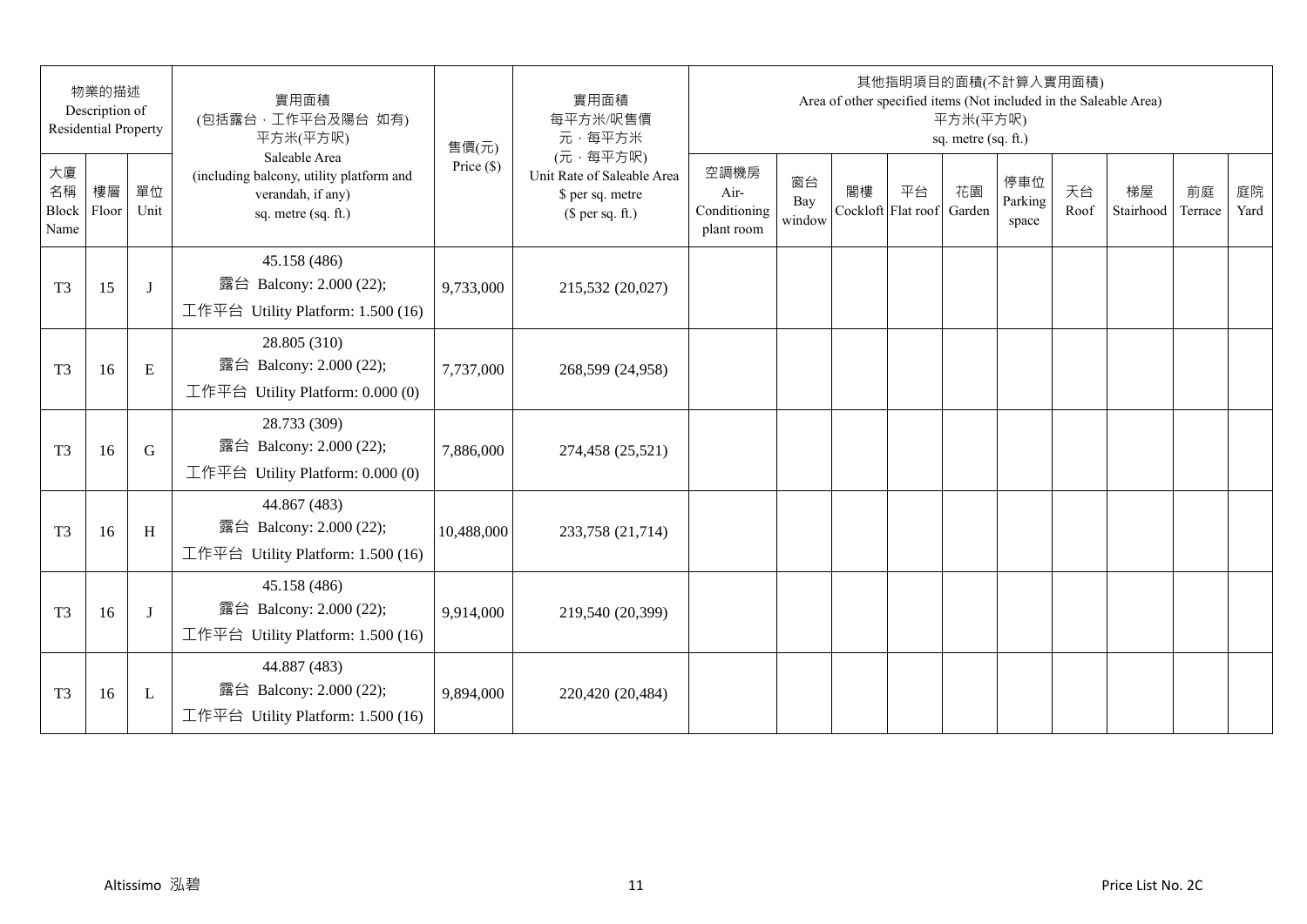| 物業的描述<br>Description of<br><b>Residential Property</b> |                |              | 實用面積<br>(包括露台,工作平台及陽台 如有)<br>平方米(平方呎)                                                                 | 售價(元)        | 實用面積<br>每平方米/呎售價<br>元·每平方米                                                     | 其他指明項目的面積(不計算入實用面積)<br>Area of other specified items (Not included in the Saleable Area)<br>平方米(平方呎)<br>sq. metre (sq. ft.) |                     |                          |               |              |                         |            |                 |               |            |  |
|--------------------------------------------------------|----------------|--------------|-------------------------------------------------------------------------------------------------------|--------------|--------------------------------------------------------------------------------|-----------------------------------------------------------------------------------------------------------------------------|---------------------|--------------------------|---------------|--------------|-------------------------|------------|-----------------|---------------|------------|--|
| 大廈<br>名稱<br>Block<br>Name                              | 樓層<br>Floor    | 單位<br>Unit   | Saleable Area<br>(including balcony, utility platform and<br>verandah, if any)<br>sq. metre (sq. ft.) | Price $(\$)$ | (元·每平方呎)<br>Unit Rate of Saleable Area<br>\$ per sq. metre<br>$$$ per sq. ft.) | 空調機房<br>Air-<br>Conditioning<br>plant room                                                                                  | 窗台<br>Bay<br>window | 閣樓<br>Cockloft Flat roof | 平台            | 花園<br>Garden | 停車位<br>Parking<br>space | 天台<br>Roof | 梯屋<br>Stairhood | 前庭<br>Terrace | 庭院<br>Yard |  |
| T <sub>5</sub>                                         |                | $\lceil$     | 48.593 (523)<br>露台 Balcony: 2.000 (22);<br>工作平台 Utility Platform: $0.000(0)$                          | 9,808,000    | 201,840 (18,753)                                                               |                                                                                                                             |                     |                          | 5.699<br>(61) |              |                         |            |                 |               |            |  |
| T <sub>5</sub>                                         | $\overline{7}$ | $\mathbf{F}$ | 28.578 (308)<br>露台 Balcony: 2.000 (22);<br>工作平台 Utility Platform: 0.000 (0)                           | 7,680,000    | 268,738 (24,935)                                                               |                                                                                                                             |                     |                          |               |              |                         |            |                 |               |            |  |
| T <sub>5</sub>                                         | 8              | $\mathbf{F}$ | 28.578 (308)<br>露台 Balcony: 2.000 (22);<br>工作平台 Utility Platform: $0.000(0)$                          | 7,785,000    | 272,412 (25,276)                                                               |                                                                                                                             |                     |                          |               |              |                         |            |                 |               |            |  |
| T <sub>5</sub>                                         | 12             | $\mathbf F$  | 28.578 (308)<br>露台 Balcony: 2.000 (22);<br>工作平台 Utility Platform: $0.000(0)$                          | 8,061,000    | 282,070 (26,172)                                                               |                                                                                                                             |                     |                          |               |              |                         |            |                 |               |            |  |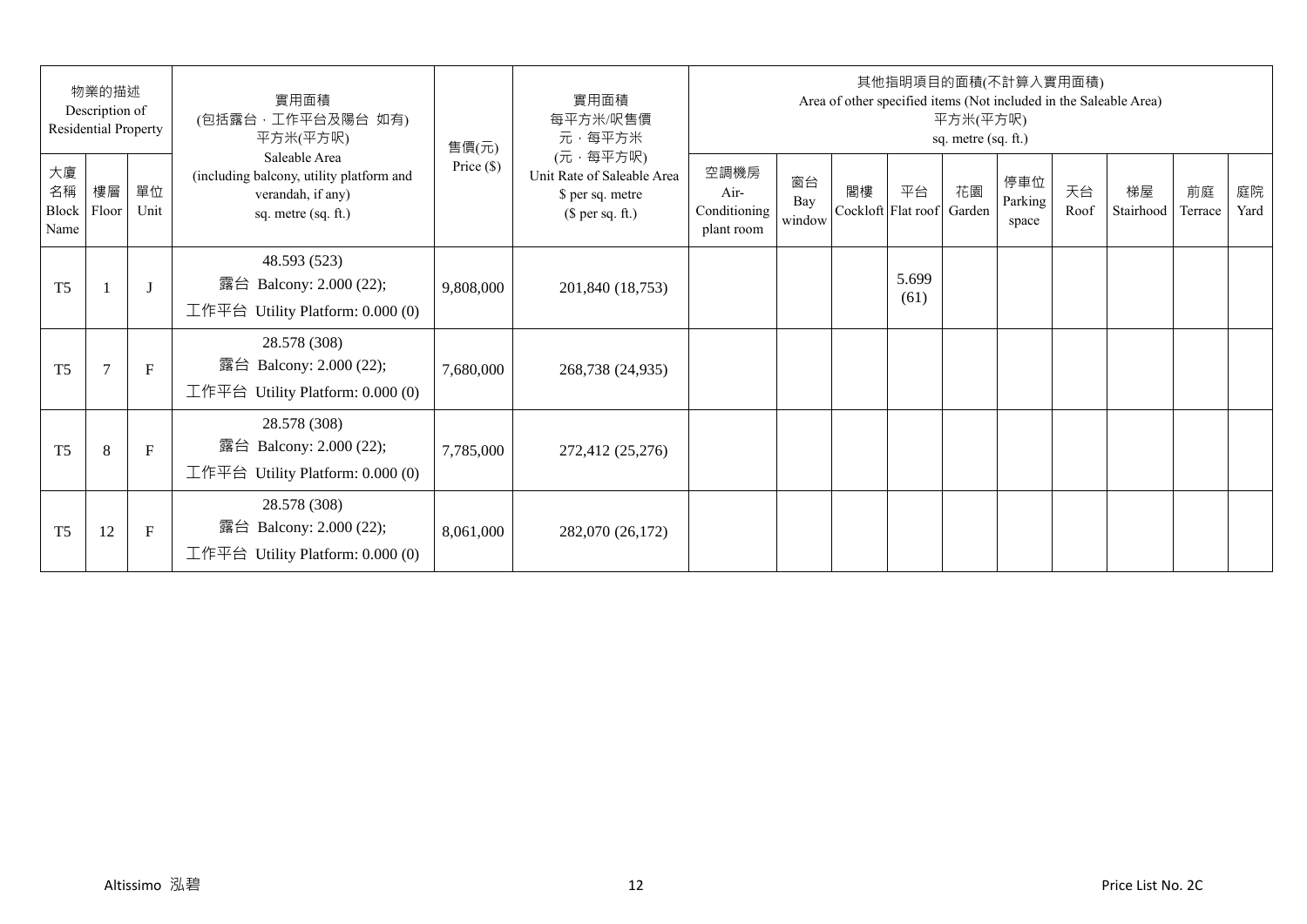## **第三部份:其他資料 Part 3: Other Information**

#### (1) 準買家應參閱發展項目的售樓說明書,以了解該項目的資料。 Prospective purchasers are advised to refer to the sales brochure for the development for information on the development.

#### $(2)$  根據《一手住宅物業銷售條例》第 52(1)條及第 53(2)及(3)條,

According to sections 52(1) and 53(2) and (3) of the Residential Properties (First-hand Sales) Ordinance, –

#### 第 52(1) 條 / Section 52(1)

在某人就指明住宅物業與擁有人訂立臨時買賣合約時,該人須向擁有人支付售價的 5%的臨時訂金。

A preliminary deposit of 5% of the purchase price is payable by a person to the owner on entering into a preliminary agreement for sale and purchase in respect of the specified residential property with the owner.

#### 第 53(2) 條 / Section 53(2)

如某人於某日期訂立臨時買賣合約,並於該日期後的 5 個工作日內,就有關住宅物業簽立買賣合約,則擁有人必須在該日期後的 8 個工作日內,簽立該買賣合約。 If a person executes an agreement for sale and purchase in respect of the residential property within 5 working days after the date on which the person enters into the preliminary agreement for sale and purchase, the owner must execute the agreement for sale and purchase within 8 working days after that date.

## 第 53(3) 條 / Section 53(3)

如某人於某日期訂立臨時買賣合約時,但沒有於該日期後的 5 個工作日內,就有關住宅物業簽立買賣合約,則 – (i) 該臨時合約即告終止;(ii) 有關的臨時訂金即予沒收;及 (iii) 擁 有人不得就該人沒有簽立買賣合約而針對該人提出進一步申索。

If a person does not execute an agreement for sale and purchase in respect of the residential property within 5 working days after the date on which the person enters into the preliminary agreement for sale and purchase-

(i) the preliminary agreement is terminated; (ii) the preliminary deposit is forfeited; and (iii) the owner does not have any further claim against the person for the failure.

## (3) 實用面積及屬該住宅物業其他指明項目的面積是按《一手住宅物業銷售條例》第 8 條及附表二第 2 部的計算得出的。

The saleable area and area of other specified items of the residential property are calculated in accordance with section 8 and Part 2 of Schedule 2 to the Residential Properties(First-hand Sales) Ordinance.

- 
- (4) (i) 註:在第(4)段中: (a) 「售價」指本價單第二部份中所列之住宅物業的售價,而「成交金額」指將於臨時合約中訂明的住宅物業的實際售價。因應不同支付條款 及/或折扣按售價計算得出之價目,皆以進位到最接近的千位數作為成交金額。
	- (b) 「工作日」按《一手住宅物業銷售條例》第 2(1)條所定義。
	- (c) 「臨時合約」指臨時買賣合約。
	- (d) 「正式合約」指正式買賣合約。

Note: In paragraph (4): (a)

- "price" means the price of the residential property set out in Part 2 of this price list, and "transaction price" means the actual price of the residential property to be set out in PASP. The price obtained after applying the relevant terms of payment and/or applicable discount(s) on the price will be rounded up to the nearest thousand to determine the transaction price.
	- (b) "working day" shall be as defined in section 2(1) of the Residential Properties (First-hand Sales) Ordinance.
	- $(c)$ "PASP" means the Preliminary Agreement for Sale and Purchase.
	- (d) "ASP" means the Agreement for Sale and Purchase.

於簽署臨時合約時,買方須繳付相等於成交金額的 5%作為臨時訂金,請帶備港幣\$100,000 銀行本票以支付部份臨時訂金,抬頭請寫「的近律師行」或"Deacons"。請另備支 票以繳付臨時訂金之餘額。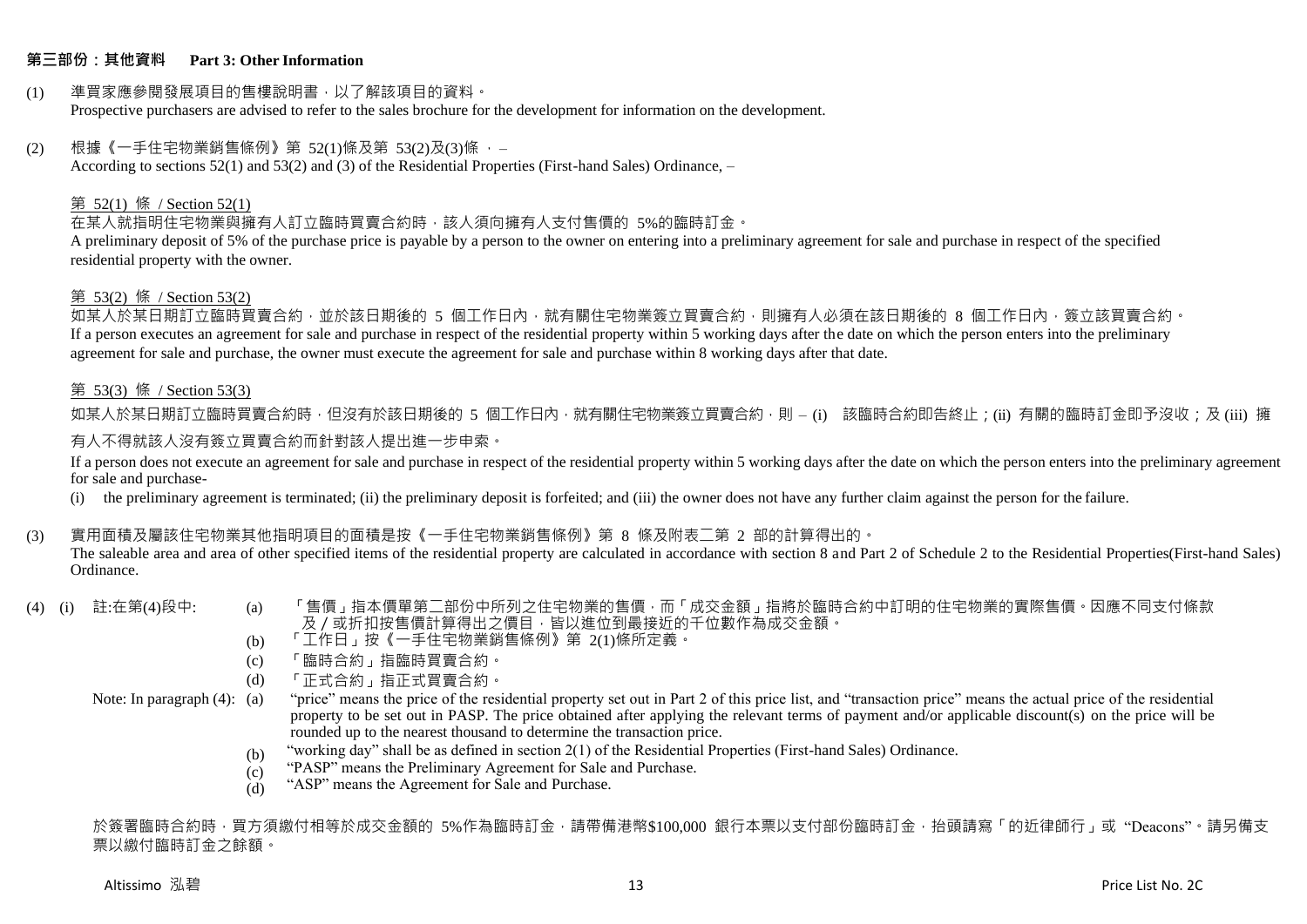The purchasers shall pay the preliminary deposit equivalent to 5% of the transaction price upon signing of the PASP. Please bring along a cashiers' order of HK\$100,000 made payable to "Deacons" for payment of part of the preliminary deposit. Please also bring along a cheque for payment of the balance of the preliminary deposit.

# **支付條款**

**Terms of Payment**

# (A) 120 天現金優惠付款計劃 120-day Cash Payment Plan (照售價減 10%) (10% discount from the price)

- (1) 買方須於簽署臨時合約時繳付相等於成交金額 5%作為臨時訂金。買方須於簽署臨時合約後 5 個工作日內簽署正式合約。 The purchaser shall pay the preliminary deposit equivalent to 5% of the transaction price upon signing of the PASP. The ASP shall be signed by the purchaser within 5 working days after signing of the PASP.
- (2) 買方簽署臨時合約後 30 天內再付成交金額 5%作為加付訂金。 A further 5% of the transaction price being further deposit shall be paid by the purchaser within 30 days after signing of the PASP.
- (3) 成交金額90%即成交金額餘款於買方簽署臨時合約後120 天內或於賣方就其有能力將有關住宅物業有效地轉讓予買方一事向買方發出書面通知的日期後的14 日內由 買方付清,以較早者為準。

90% of the transaction price being balance of the transaction price shall be paid by the purchaser within 120 days after signing of the PASP or within 14 days after the date of written notification to the purchaser that the vendor is in a position validly to assign the relevant residential property to the purchaser, whichever is earlier.

# (A1) 288 天輕鬆付款計劃 288-day Easy Payment Plan (照售價減 7%) (7% discount from the price)

- (1) 買方須於簽署臨時合約時繳付相等於成交金額 5%作為臨時訂金。買方須於簽署臨時合約後 5 個工作日內簽署正式合約。 The purchaser shall pay the preliminary deposit equivalent to 5% of the transaction price upon signing of the PASP. The ASP shall be signed by the purchaser within 5 working days after signing of the PASP.
- (2) 買方簽署臨時合約後 60 天內再付成交金額 5%作為部份成交金額。 A further 5% of the transaction price being part payment of the transaction price shall be paid by the purchaser within 60 days after signing of the PASP.
- (3) 買方簽署臨時合約後 90 天內再付成交金額 5%作為部份成交金額。

A further 5% of the transaction price being part payment of the transaction price shall be paid by the purchaser within 90 days after signing of the PASP.

(4) 成交金額 85%即成交金額餘款於於買方簽署臨時合約後 288 天內或於賣方就其有能力將有關住宅物業有效地轉讓予買方一事向買方發出通知的日期後的 14 日內由 買方付清,以較早者為準。

85% of the transaction price being balance of the transaction price shall be paid by the purchaser within 288 days after signing of the PASP or within 14 days after the date of notification to the purchaser that the vendor is in a position validly to assign the relevant residential property to the purchaser, whichever is earlier.

(A2) (並無此編號之支付條款)

( No Terms of Payment of such numbering)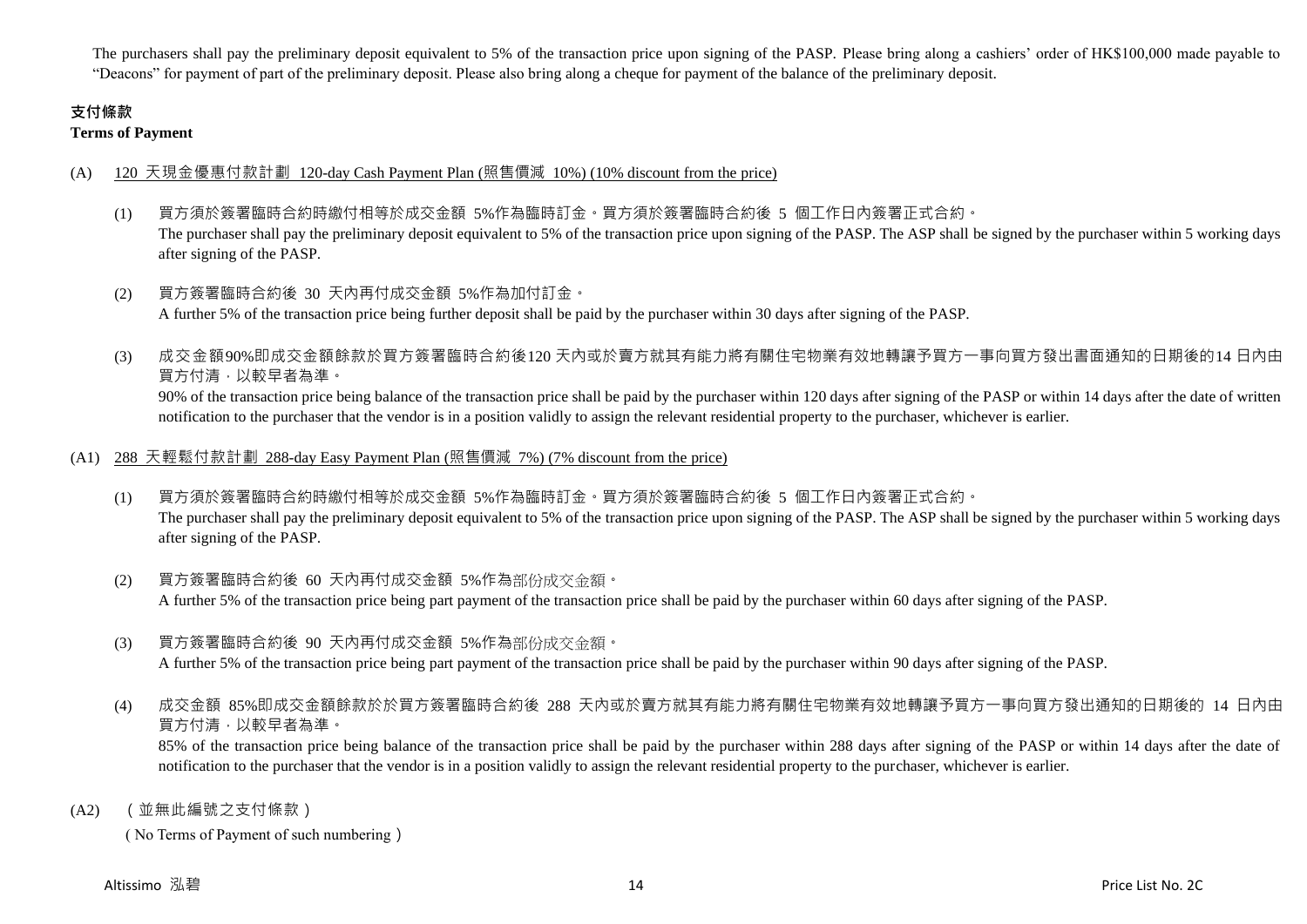## (A3) 180 天卓越按揭付款計劃 180-day Premium Mortgage Payment Plan (照售價減 6%) (6% discount from the price)

- (1) 買方須於簽署臨時合約時繳付相等於成交金額 5%作為臨時訂金。買方須於簽署臨時合約後 5 個工作日內簽署正式合約。 The purchaser shall pay the preliminary deposit equivalent to 5% of the transaction price upon signing of the PASP. The ASP shall be signed by the purchaser within 5 working days after signing of the PASP.
- (2) 買方簽署臨時合約後 30 天內再付成交金額 5%作為加付訂金。 A further 5% of the transaction price being further deposit shall be paid by the purchaser within 30 days after signing of the PASP.
- (3) 成交金額90%即成交金額餘款於買方簽署臨時合約後180 天內或於賣方就其有能力將有關住宅物業有效地轉讓予買方一事向買方發出書面通知的日期後的14 日內由 買方付清,以較早者為準。

90% of the transaction price being balance of the transaction price shall be paid by the purchaser within 180 days after signing of the PASP or within 14 days after the date of written notification to the purchaser that the vendor is in a position validly to assign the relevant residential property to the purchaser, whichever is earlier.

# **本付款計劃提供「成交金額 75%第一按揭」安排,該安排詳情見第 (4)(iii)(b)段。**

# **The arrangements of "First Mortgage for 75% of the transaction price" will be provided under this payment plan. Please see paragraph (4)(iii)(b) for the details of that arrangement.**

## (A4) 180 天現金優惠付款計劃 180-day Cash Payment Payment Plan (照售價減 9%) (9% discount from the price)

- (1) 買方須於簽署臨時合約時繳付相等於成交金額 5%作為臨時訂金。買方須於簽署臨時合約後 5 個工作日內簽署正式合約。 The purchaser shall pay the preliminary deposit equivalent to 5% of the transaction price upon signing of the PASP. The ASP shall be signed by the purchaser within 5 working days after signing of the PASP.
- (2) 買方簽署臨時合約後 30 天內再付成交金額 5%作為加付訂金。 A further 5% of the transaction price being further deposit shall be paid by the purchaser within 30 days after signing of the PASP.
- (3) 成交金額90%即成交金額餘款於買方簽署臨時合約後180 天內或於賣方就其有能力將有關住宅物業有效地轉讓予買方一事向買方發出書面通知的日期後的14 日內由 買方付清,以較早者為準。

90% of the transaction price being balance of the transaction price shall be paid by the purchaser within 180 days after signing of the PASP or within 14 days after the date of written notification to the purchaser that the vendor is in a position validly to assign the relevant residential property to the purchaser, whichever is earlier.

(B) (並無此編號之支付條款)

( No Terms of Payment of such numbering)

(C) (並無此編號之支付條款)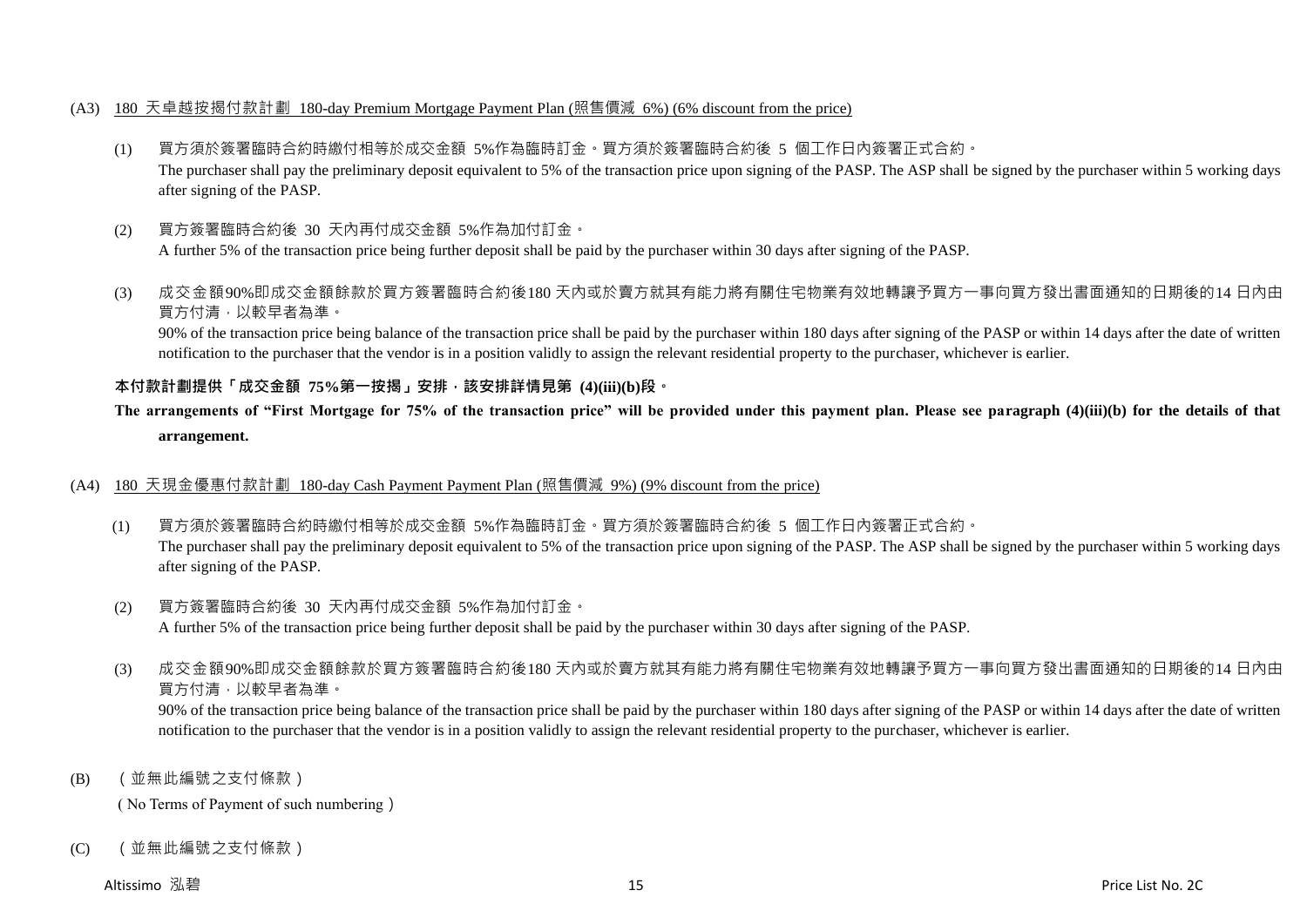( No Terms of Payment of such numbering)

(C1) (並無此編號之支付條款)

( No Terms of Payment of such numbering)

- (C2) 至輕鬆建築期付款計劃 Super Relax Stage Payment Plan (照售價減 5%) (5% discount from the price)
	- (1) 買方須於簽署臨時合約時繳付相等於成交金額 5%作為臨時訂金。買方須於簽署臨時合約後 5 個工作日內簽署正式合約。 The purchaser shall pay the preliminary deposit equivalent to 5% of the transaction price upon signing of the PASP. The ASP shall be signed by the purchaser within 5 working days after signing of the PASP.
	- (2) 買方簽署臨時合約後 60 天內再付成交金額 5%作為加付訂金。 A further 5% of the transaction price being further deposit shall be paid by the purchaser within 60 days after signing of the PASP.
	- (3) 買方簽署臨時合約後 90 天內再付成交金額 1%作為部份成交金額。 A further 1% of the transaction price being part payment of the transaction price shall be paid by the purchaser within 90 days after signing of the PASP.
	- (4) 買方簽署臨時合約後 120 天內再付成交金額 1%作為部份成交金額。 A further 1% of the transaction price being part payment of the transaction price shall be paid by the purchaser within 120 days after signing of the PASP.
	- (5) 買方簽署臨時合約後 150 天內再付成交金額 1%作為部份成交金額。 A further 1% of the transaction price being part payment of the transaction price shall be paid by the purchaser within 150 days after signing of the PASP.
	- (6) 買方簽署臨時合約後 180 天內再付成交金額 2%作為部份成交金額。 A further 2% of the transaction price being part payment of the transaction price shall be paid by the purchaser within 180 days after signing of the PASP.
	- (7) 成交金額 85%即成交金額餘款於賣方就其有能力將有關住宅物業有效地轉讓予買方一事向買方發出書面通知的日期後的 14 日內由買方付清。 85% of the transaction price being balance of the transaction price shall be paid by the purchaser within 14 days after the date of written notification to the purchaser that the vendor is in a position validly to assign the relevant residential property to the purchaser.

# **本付款計劃提供「成交金額 75%第一按揭」安排,該安排詳情見第 (4)(iii)(b)段。**

# **The arrangements of "First Mortgage for 75% of the transaction price" will be provided under this payment plan. Please see paragraph (4)(iii)(b) for the details of that arrangement.**

(C3) (並無此編號之支付條款)

( No Terms of Payment of such numbering)

# (C4) 建築期 1+2 按付款計劃 1 plus 2 mortgage with Stage Payment Plan (照售價減 4.5%) (4.5% discount from the price)

(1) 買方須於簽署臨時合約時繳付相等於成交金額 5%作為臨時訂金。買方須於簽署臨時合約後 5 個工作日內簽署正式合約。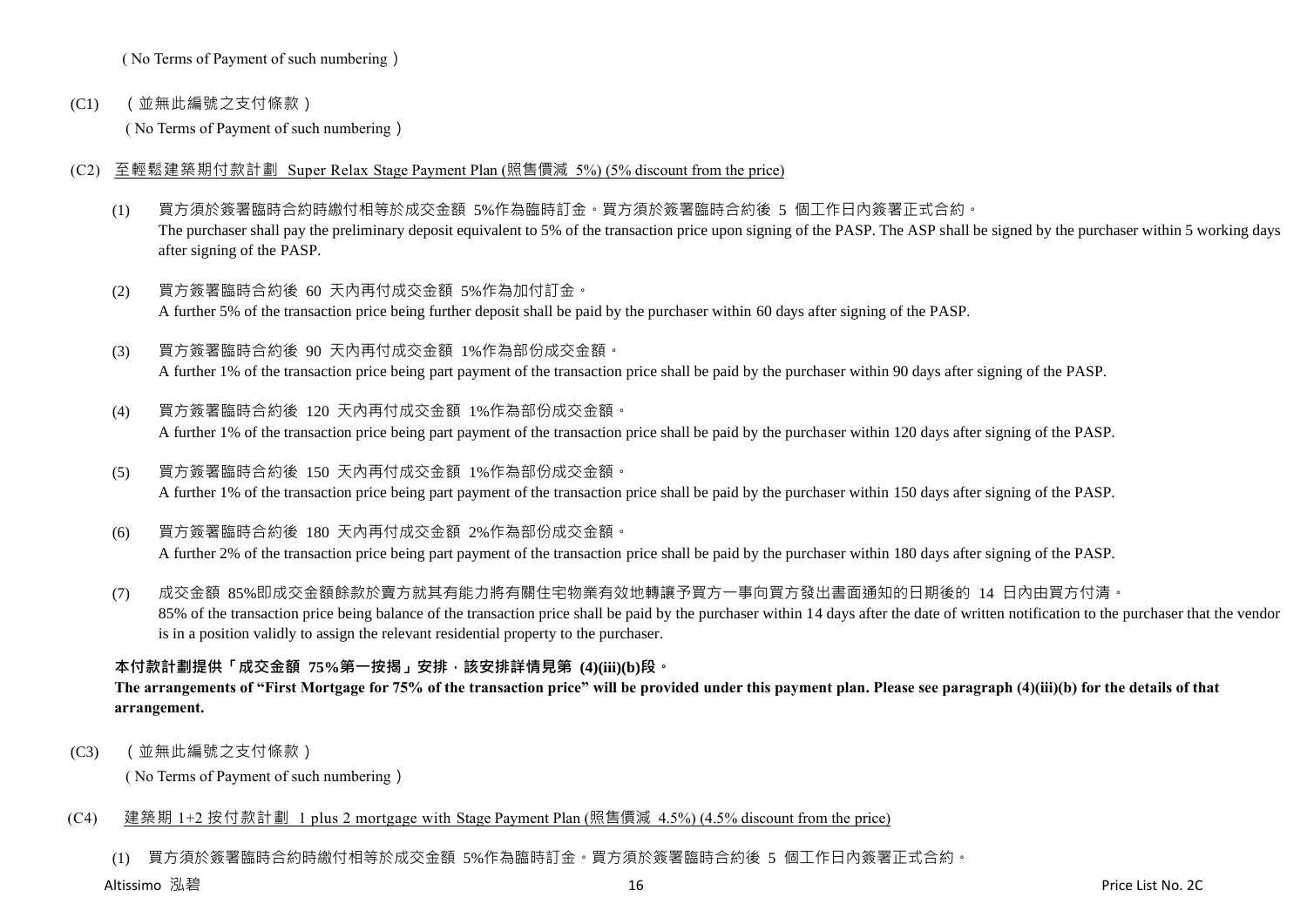The purchaser shall pay the preliminary deposit equivalent to 5% of the transaction price upon signing of the PASP. The ASP shall be signed by the purchaser within 5 working days after signing of the PASP.

- (2) 買方簽署臨時合約後 60 天內再付成交金額 5%作為加付訂金。 A further 5% of the transaction price being further deposit shall be paid by the purchaser within 60 days after signing of the PASP.
- (3) 買方簽署臨時合約後 90 天內再付成交金額 1%作為部份成交金額。 A further 1% of the transaction price being part payment of the transaction price shall be paid by the purchaser within 90 days after signing of the PASP.
- (4) 買方簽署臨時合約後 120 天內再付成交金額 1%作為部份成交金額。 A further 1% of the transaction price being part payment of the transaction price shall be paid by the purchaser within 120 days after signing of the PASP.
- (5) 買方簽署臨時合約後 150 天內再付成交金額 1%作為部份成交金額。 A further 1% of the transaction price being part payment of the transaction price shall be paid by the purchaser within 150 days after signing of the PASP.
- (6) 買方簽署臨時合約後 180 天內再付成交金額 2%作為部份成交金額。

A further 2% of the transaction price being part payment of the transaction price shall be paid by the purchaser within 180 days after signing of the PASP.

(7) 成交金額 85%即成交金額餘款於賣方就其有能力將有關住宅物業有效地轉讓予買方一事向買方發出書面通知的日期後的 14 日內由買方付清。 85% of the transaction price being balance of the transaction price shall be paid by the purchaser within 14 days after the date of written notification to the purchaser that the vendor is in a position validly to assign the relevant residential property to the purchaser.

# **本付款計劃提供「成交金額 75%第一按揭」安排,該安排詳情見第 (4)(iii)(b)段。**

**The arrangements of "First Mortgage for 75% of the transaction price" will be provided under this payment plan. Please see paragraph (4)(iii)(b) for the details of that arrangement.**

## **本付款計劃提供「成交金額 10%第二按揭」安排,該安排詳情見第 (4)(iii)(c)段。**

**The arrangements of "Second Mortgage for 10% of the transaction price" will be provided under this payment plan. Please see paragraph (4)(iii)(c) for the details of that arrangement.**

- (C5) 5%首置建築期付款計劃 5% Easy-pay Stage Payment Plan (照售價減 5%) (5% discount from the price)
	- (1) 買方須於簽署臨時合約時繳付相等於成交金額 5%作為臨時訂金。買方須於簽署臨時合約後 5 個工作日內簽署正式合約。

The purchaser shall pay the preliminary deposit equivalent to 5% of the transaction price upon signing of the PASP. The ASP shall be signed by the purchaser within 5 working days after signing of the PASP.

- (2) 買方簽署臨時合約後 30 天內再付成交金額 1%作為加付訂金。 A further 1% of the transaction price being further deposit shall be paid by the purchaser within 30 days after signing of the PASP.
- (3) 買方簽署臨時合約後 90 天內再付成交金額 1%作為部份成交金額。

A further 1% of the transaction price being part payment of the transaction price shall be paid by the purchaser within 90 days after signing of the PASP.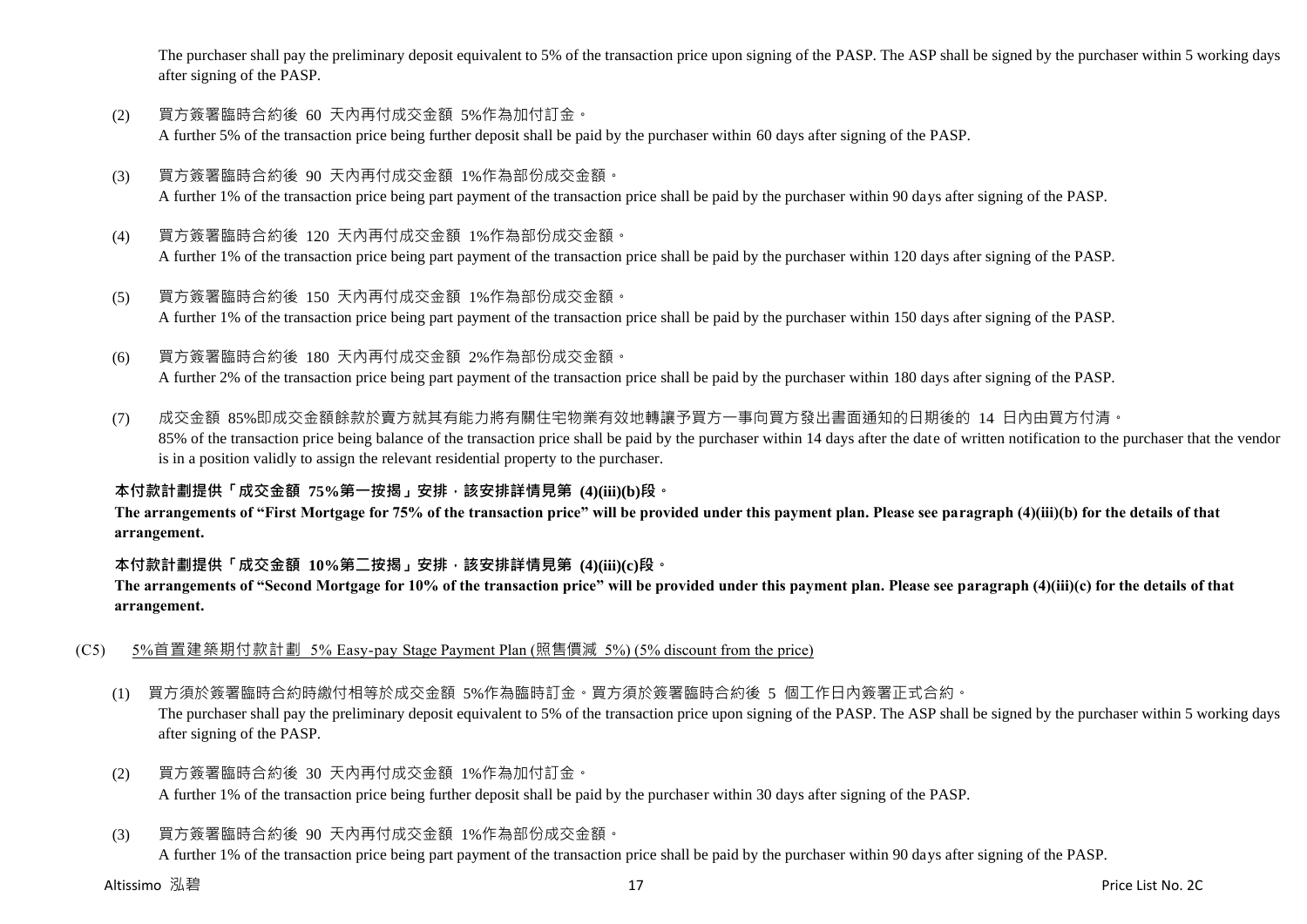- (4) 買方簽署臨時合約後 180 天內再付成交金額 1%作為部份成交金額。 A further 1% of the transaction price being part payment of the transaction price shall be paid by the purchaser within 180 days after signing of the PASP.
- (5) 買方簽署臨時合約後 240 天內再付成交金額 1%作為部份成交金額。 A further 1% of the transaction price being part payment of the transaction price shall be paid by the purchaser within 240 days after signing of the PASP.
- (6) 買方簽署臨時合約後 270 天內再付成交金額 1%作為部份成交金額。 A further 1% of the transaction price being part payment of the transaction price shall be paid by the purchaser within 270 days after signing of the PASP.
- (7) 成交金額 90%即成交金額餘款於賣方就其有能力將有關住宅物業有效地轉讓予買方一事向買方發出書面通知的日期後的 14 日內由買方付清。 90% of the transaction price being balance of the transaction price shall be paid by the purchaser within 14 days after the date of written notification to the purchaser that the vendor is in a position validly to assign the relevant residential property to the purchaser.

#### (C6) 5%首置建築期二按付款計劃 5% Easy-pay Mortgage Stage Payment Plan (照售價減 4%) (4% discount from the price)

- (1) 買方須於簽署臨時合約時繳付相等於成交金額 5%作為臨時訂金。買方須於簽署臨時合約後 5 個工作日內簽署正式合約。 The purchaser shall pay the preliminary deposit equivalent to 5% of the transaction price upon signing of the PASP. The ASP shall be signed by the purchaser within 5 working days after signing of the PASP.
- (2) 買方簽署臨時合約後 30 天內再付成交金額 1%作為加付訂金。 A further 1% of the transaction price being further deposit shall be paid by the purchaser within 30 days after signing of the PASP.
- (3) 買方簽署臨時合約後 90 天內再付成交金額 1%作為部份成交金額。 A further 1% of the transaction price being part payment of the transaction price shall be paid by the purchaser within 90 days after signing of the PASP.
- (4) 買方簽署臨時合約後 180 天內再付成交金額 1%作為部份成交金額。 A further 1% of the transaction price being part payment of the transaction price shall be paid by the purchaser within 180 days after signing of the PASP.
- (5) 買方簽署臨時合約後 240 天內再付成交金額 1%作為部份成交金額。

A further 1% of the transaction price being part payment of the transaction price shall be paid by the purchaser within 240 days after signing of the PASP.

- (6) 買方簽署臨時合約後 270 天內再付成交金額 1%作為部份成交金額。 A further 1% of the transaction price being part payment of the transaction price shall be paid by the purchaser within 270 days after signing of the PASP.
- (7) 成交金額 90%即成交金額餘款於賣方就其有能力將有關住宅物業有效地轉讓予買方一事向買方發出書面通知的日期後的 14 日內由買方付清。 90% of the transaction price being balance of the transaction price shall be paid by the purchaser within 14 days after the date of written notification to the purchaser that the vendor is in a position validly to assign the relevant residential property to the purchaser.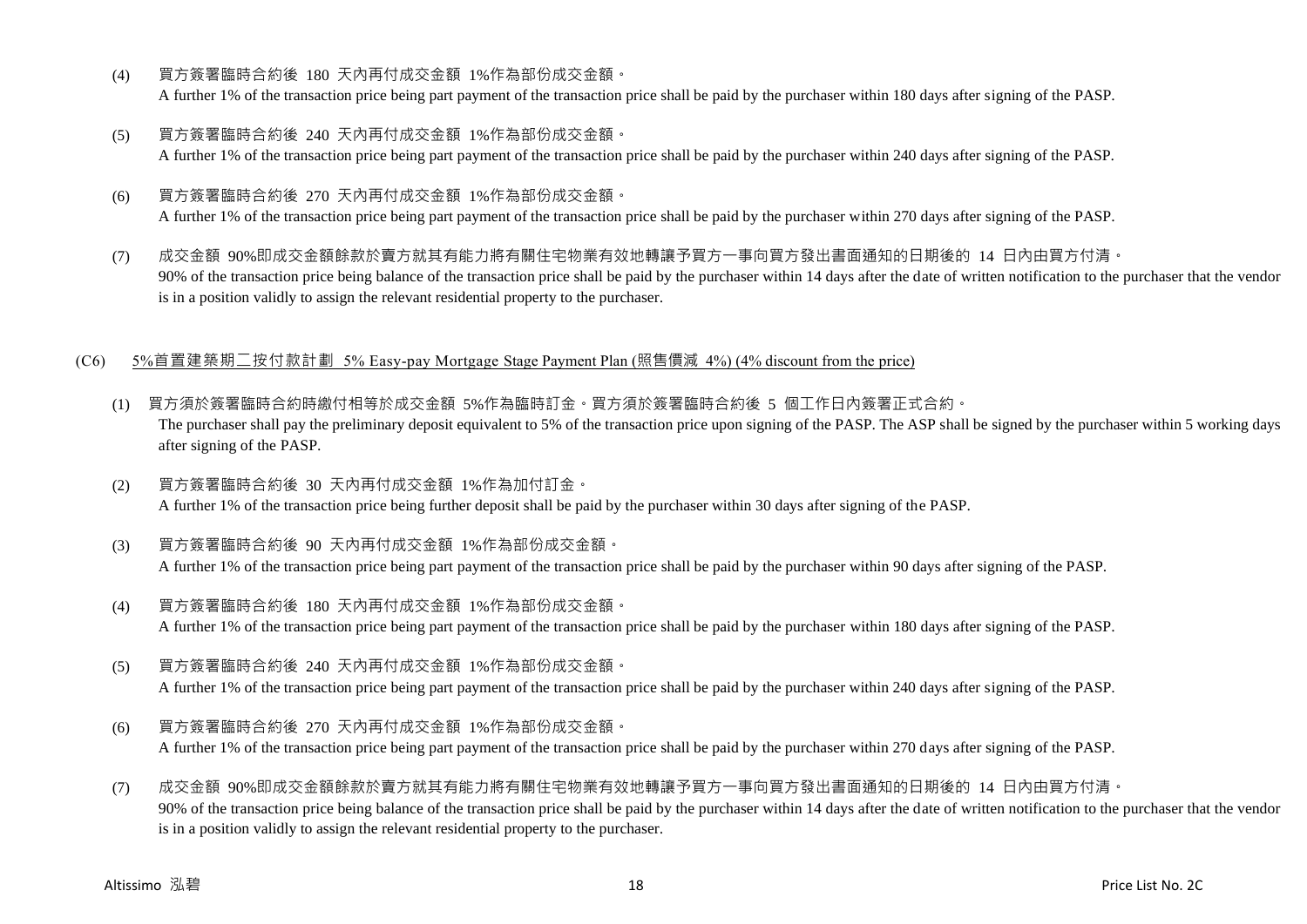**本付款計劃提供「成交金額 30%第二按揭」安排,該安排詳情見第 (4)(iii)(d)段。**

**The arrangements of "Second Mortgage for 30% of the transaction price" will be provided under this payment plan. Please see paragraph (4)(iii)(d) for the details of that arrangement.**

## (ii) **售價獲得折扣的基礎**

**The basis on which any discount on the price is available**

- (a) 見  $4(i)$ See 4(i)
- (b) 「置業售價折扣」:額外售價 2%折扣優惠

(只適用於 120 天現金優惠付款計劃、288 天輕鬆付款計劃、180 天卓越按揭付款計劃及 180 天現金優惠付款計劃) "Home Purchase Price Discount": An extra 2% discount from the price. (Only applicable to 120-day Cash Payment Plan, 288-day Easy Payment Plan, 180-day Premium Mortgage Payment Plan and 180-day Cash Payment Plan)

(c) 「限時置業售價折扣」:於 2020 年 3 月 31 日或之前簽署臨時合約購買本價單中之指明住宅物業之買方可獲額外售價 4%折扣優惠。

(只適用於 5%首置建築期付款計劃及 5%首置建築期二按付款計劃)

"First Home Purchase Price Discount": An extra 4% discount from the price would be offered to the purchasers who sign the PASP to purchase a specified residential property listed in this price list on or before 31st March 2020.

(Only applicable to 5% Easy-pay Stage Payment Plan and 5% Easy-pay Mortgage Stage Payment Plan)

(d) 員工置業折扣 Staff Purchasing Discount

如買方(或構成買方之任何人士)屬任何「員工合資格人士」,並且沒有委任地產代理就購入住宅物業代其行事,可獲額外 5% 售價折扣優惠,折扣優惠受相關公司內 部條款約束。

If the purchaser (or any person comprising the purchaser) is a "Qualified Staff", provided that the purchaser did not appoint any estate agent to act for him/her in the purchase of the residential property, an extra 5% discount on the Price would be offered, subject to the internal regulation of Respective Related Parties.

「員工合資格人士」指碧桂園控股有限公司及其附屬公司、宏安集團有限公司及其附屬公司、宏安地產有限公司、位元堂藥業控股有限公司、易易壹金融集團有限公 司、中國農產品交易有限公司或中國建築國際集團及其附屬公司之任何董事、員工及其直系親屬(任何個人的配偶、父母、子女、兄弟及姐妹為該個人之「直系親屬」, 惟須提供令賣方滿意的有關證明文件 以茲證明有關關係,且賣方對是否存在近親關係保留最終決定權)。

"Qualified Staff" means any director or employee (and his/her close family member (a spouse, parent, child, brother and sister of a person is a "close family member" of that person provided that the relevant supporting documents to the satisfaction of the Vendor must be provided to prove the relationship concerned and that the Vendor reserves the final right to decide whether or not such relationship exists)) of any of Country Garden Holdings Company Limited and its subsidiaries, Wang On Group Limited and its subsidiaries, Wang On Properties Limited, Wai Yuen Tong Medicine Holdings Limited, Easy One Financial Group Limited, China Agri-Products Exchange Limited and China State Construction International Holdings Ltd. and its subsidiaries.

買方須在遞交購樓意向登記表格時或前提供令賣方滿意的證據証明其為「員工合資格人士」及(如適用)直系親屬關係,賣方就相關買方是否「員工合資格人士」及 (如適用)存在直系親屬關係有最終決定權,而賣方之決定為最終及對買方具有約束力。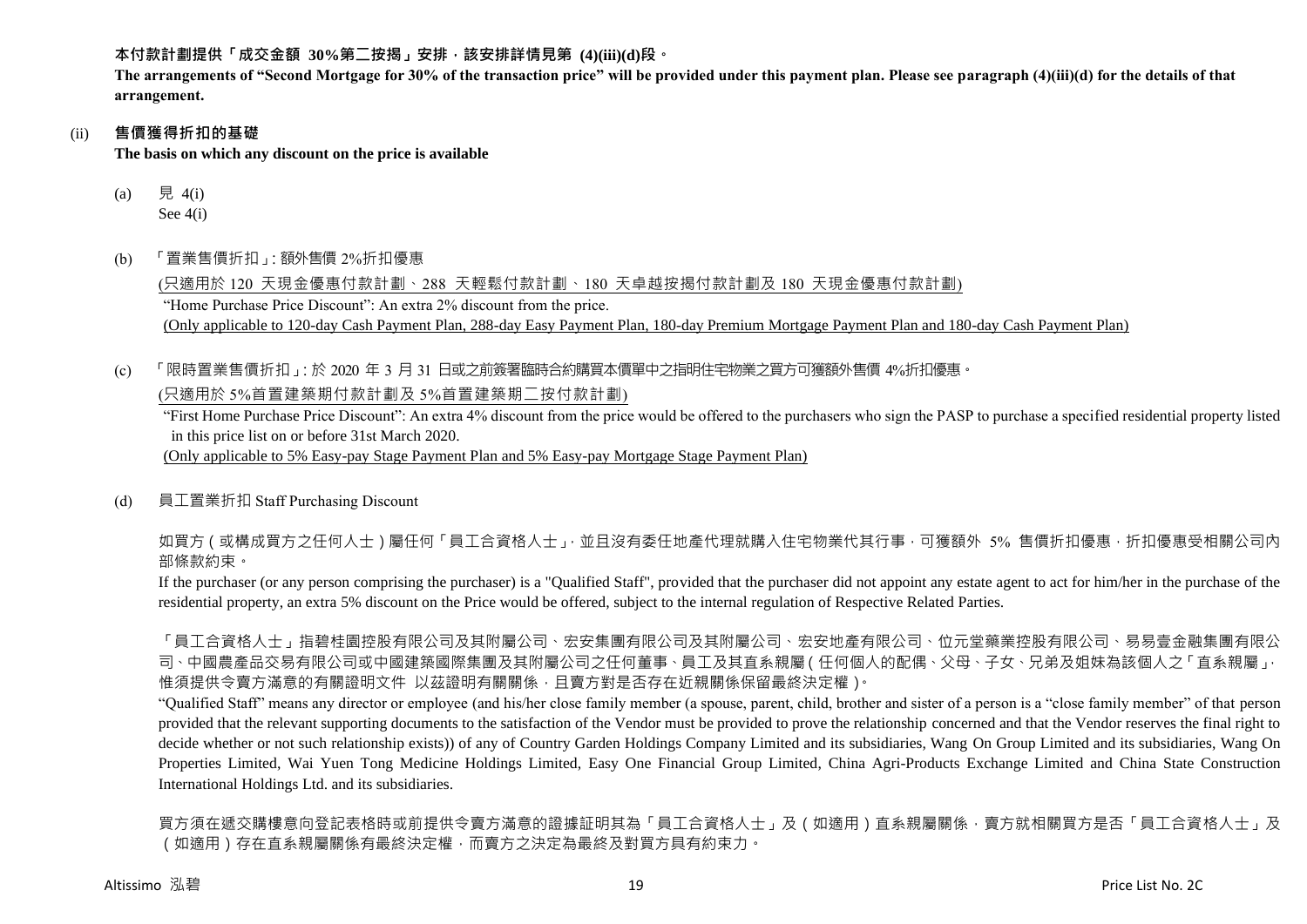The purchaser shall on or before submission of the Registration of Intent form on the spot provide evidence for proof of being a (if applicable) "Qualified Staff" to the satisfaction of the Vendor and in this respect the Vendor shall have absolute discretion and the Vendor's decision shall be final and binding on the purchaser.

# (iii) **可就購買發展項目中的指明住宅物業而連帶獲得的任何贈品、財務優惠或利益**

**Any gift, or any financial advantage or benefit, to be made available in connection with the purchase of a specified residential property in the Development**

- (a) 見 4(i) 及 4(ii) See  $4(i)$  and  $4(ii)$
- (b) 「成交金額 75%第一按揭」

"First Mortgage for 75% of the transaction price"

# **只適用於第(4)(i)(A3)、第(4)(i)(C2)段及第(4)(i)(C4)段之付款計劃。** Only applicable to the payment plan under paragraphs  $(4)(i)(A3)$ ,  $(4)(i)(C2)$  and  $(4)(i)(C4)$ .

買方可向賣方介紹之財務機構或賣方指定的其它公司(「介紹之第一承按人」)申請最高達成交金額之 75%之第一按揭(「第一按揭貸款」)。第一按揭貸款及其申請受以下 條款及條件規限:

The purchaser may apply to the financial institution referred by the Vendor or any other company designated by the Vendor (the "Referred First Mortgagee") for first mortgage with a maximum loan amount equivalent to 75% of the transaction price (the "First Mortgage Loan"). The First Mortgage and its application are subject to the following terms and conditions:

(1) 買方必須於付清成交金額餘款之日起計最少 60 日前以指定的申請書向介紹之第一承按人申請第一按揭貸款。

The purchaser shall by prescribed form apply to the Referred First Mortgagee for the First Mortgage Loan, not less than 60 days before the due date of payment of the balance of the transaction price.

(2) 買方須依照介紹之第一承按人之要求提供足夠之入息證明文件。

The purchaser shall provide sufficient proof of income in accordance with the requirements of the Referred First Mortgagee.

- (3) 買方須以所購之發展項目住宅物業之第一衡平法按揭及第一法定按揭作抵押。 The First Mortgage Loan shall be secured by a first equitable mortgage and a first legal mortgage over the residential property in the Development purchased by the purchaser.
- (4) 第一按揭貸款年期最長為 25年。

The maximum tenor of the First Mortgage Loan shall not exceed 25 years.

(5) 第一按揭貸款首 24 個月之年利率以介紹之第一承按人引用之最優惠利率(P)減 2% (P-2%)計算。其後的年利率以最優惠利率加 2.375%(P+2.375%)計算。P 為浮動 利率,於本價單日期 P 為每年 5.375%。最終按揭利率以介紹之第一承按人審批結果而定,賣方並無就其作出,亦不得被視為就其作出任何不論明示或隱含之陳 述、承諾或保證。

The interest rate of the first 24 months of the First Mortgage Loan shall be Prime Rate (P) quoted by the Referred First Mortgagee minus 2% (P-2%). The interest rate for the rest of the term of the First Mortgage Loan shall be Prime Rate (P) plus 2.375% (P+2.375%). P is subject to fluctuation. P as at the date of this price list is 5.375% per annum. The final mortgage rate will be subject to final approval by the Referred First Mortgagee. No representation, undertaking or warranty, whether express or implied, is given, or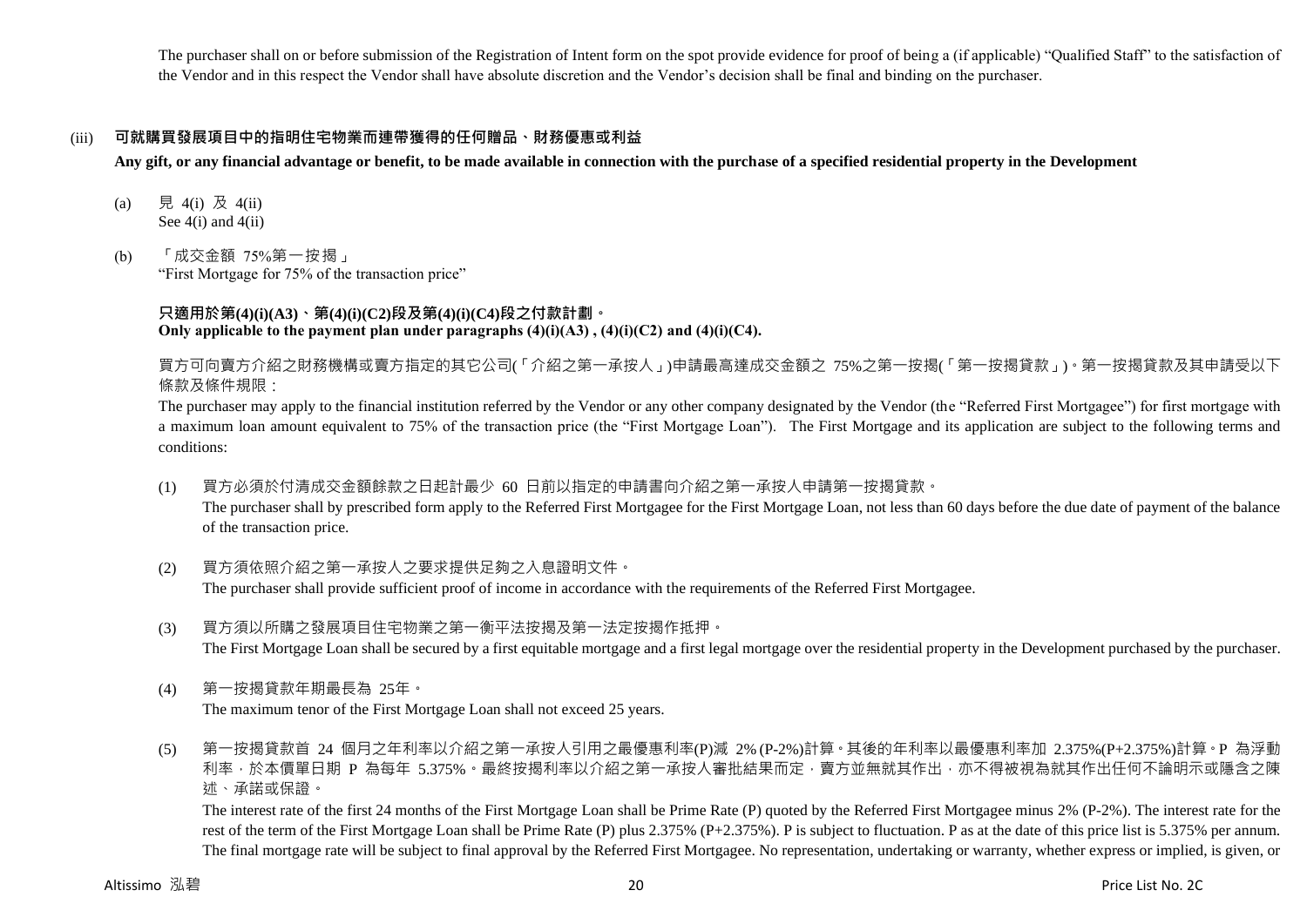shall be deemed to have been given by the Vendor in respect thereof.

- (6) 第一按揭貸款之文件必須由介紹之第一承按人指定之律師行辦理,並由買方負責有關律師費用及其他開支。 All legal documents in relation to the First Mortgage Loan must be prepared by the solicitors' firm designated by the Referred First Mortgagee. All legal costs and other expenses incurred shall be paid by the Purchaser.
- (7) 買方於決定選擇此安排前,請先向介紹之第一承按人查詢清楚按揭條款及條件、批核條件及申請手續。 The purchaser is advised to enquire with the Referred First Mortgagee on details of the terms and conditions of the mortgage, approval conditions and application procedures of the First Mortgage before choosing this arrangement.
- (8) 第一按揭貸款條款及批核條件僅供參考,介紹之第一承按人保留不時更改第一按揭貸款條款及批核條件的權利。 The terms and conditions and approval conditions of the First Mortgage Loan are for reference only, the Referred First Mortgagee reserves the right to change the terms and conditions and approval conditions of the First Mortgage Loan from time to time as it sees fit.
- (9) 有關第一按揭貸款之批核與否及借貸條款以介紹之第一承按人之最終決定為準,與賣方無關,且於任何情況賣方均無需為此負責。賣方並無或不得被視為就第一 按揭貸款之按揭條款及條件以及申請之批核作出任何不論明示或隱含之陳述、承諾或保證。不論貸款獲批與否,買方仍須按正式合約完成交易及付清成交金額餘 款。

The terms and conditions and the approval of applications for the First Mortgage Loan are subject to the final decision of the Referred First Mortgagee, and are not related to the Vendor (who shall under no circumstances be responsible therefor). No representation, undertaking or warranty, whether express or implied, is given, or shall be deemed to have been given by Vendor in respect of the terms and conditions and the approval of applications for the First Mortgage Loan. Regardless the First Mortgage Loan is granted or not, the purchaser(s) shall complete the sale and purchase in accordance with the ASP and pay the balance of the transaction price.

(c) 「成交金額 10%第二按揭」 "Second Mortgage for 10% of the transaction price"

# **只適用於第(4)(i)(C4)段之付款計劃。**

#### **Only applicable to the payment plans under paragraphs (4)(i)(C4).**

買方可向賣方介紹之財務機構或賣方指定的其它公司(「介紹之第二承按人」) 申請最高達成交額之 10%之第二按揭,基本條款如下:

The Purchaser may apply to the financial institution referred by the Vendor or any other company designated by the Vendor (the "Referred Second Mortgagee") for second mortgage with a maximum loan amount equivalent to 10% of the Transaction Price (the "Second Mortgage"). The Second Mortgage and its application are subject to the following terms and conditions:

(1) 買方必須於付清成交金額餘款之日起計最少 60 日前以指定的申請書向介紹之第二承按人申請按揭貸款。

The purchaser(s) shall by prescribed form apply to the Referred Second Mortgagee for mortgage loan, not less than 60 days before the due date of payment of the balance of the transaction price.

(2) 買方須依照介紹之第二承按人之要求提供足夠之入息證明文件。

The purchaser shall provide sufficient proof of income in accordance with the requirements of the Referred Second Mortgagee.

(3) 第二按揭貸款年期最長為 5 年或與第一按揭貸款同等年期,以較短者為準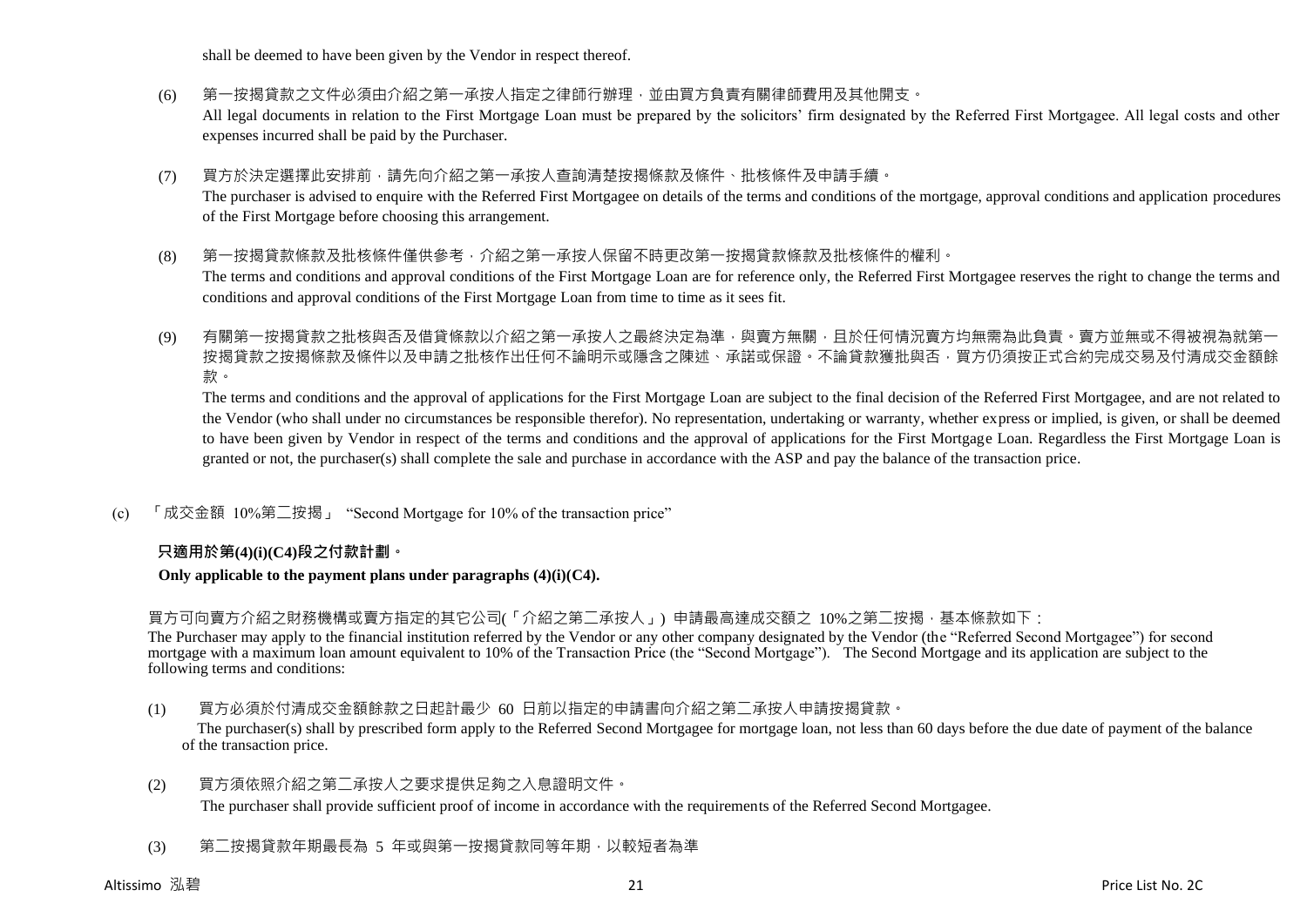The maximum tenor of second mortgage loan shall be 5 years or the same tenor of first mortgage loan, whichever is the shorter.

(4) 第二按揭首 24 個月之年利率以介紹之第二承按人引用之最優惠利率(P)減 2.75% (P-2.75%)計算。其後的年利率以最優惠利率計算。P 為浮動利率,於本價 單日期 P 為每年 5.375%。最終按揭利率以介紹之第二承按人審批結果而定,賣方並無就其作出,亦不得被視為就其作出任何不論明示或隱含之陳述、承諾 或保證。

The interest rate of the first 24 months of the Second Mortgage shall be Prime Rate (P) quoted by the Referred Second Mortgagee minus 2.75% (P-2.75%). The interest rate for the rest of the term of the Second Mortgage shall be Prime Rate (P). P is subject to fluctuation. P as at the date of this price list is 5.375% per annum. The final mortgage rate will be subject to final approval by the Referred Second Mortgagee. No representation, undertaking or warranty, whether express or implied, is given, or shall be deemed to have been given by the Vendor in respect thereof.

- (5) 第二按揭貸款最高金額為成交金額的 10%,惟第一按揭貸款及第二按揭貸款總金額不可超過成交金額或有關住宅物業的估價 (以較低者為準) 的 85%。 The maximum second mortgage loan amount shall be 10% of the transaction price, but the total amount of the first mortgage loan and the second mortgage loan together shall not exceed 85% of the transaction price or the valuation of the relevant residential property, whichever is the lower.
- (6) 第一按揭貸款銀行須為介紹之第二承按人所指定之銀行,買方並須首先得到該銀行書面同意辦理第二按揭貸款。 The first mortgagee bank shall be one which is nominated by the Referred Second Mortgagee. The purchaser(s) shall obtain the prior written consent from the first mortgagee bank for the application of second mortgage loan.
- (7) 第一按揭貸款及第二按揭貸款申請將由有關承按機構獨立處理。 The applications for first mortgage loan and the second mortgage loan will be processed by the relevant mortgagees independently.
- (8) 所有第二按揭貸款及其相關擔保之法律文件必須由介紹之第二承按人指定律師行辦理,買方及其擔保人(如有) 須支付所有第二按揭貸款及其擔保相關之律師 費及雜費。

All legal documents of the second mortgage loan and its related guarantee shall be handled by the solicitors designated by the Referred Second Mortgagee and all legal costs and disbursement relating thereto shall be borne by the purchaser(s) and his/her/their guarantor(s) (if any).

(9) 第二按揭貸款批出與否及其條款,介紹之第二承按人有最終決定權,其決定與賣方無關,賣方亦無需為此負責。不論貸款獲批與否,買方仍須按正式合約完 成交易及付清 成交金額餘款。

The approval or disapproval of the second mortgage loan and terms thereof are subject to the final decision of the Referred Second Mortgagee. The decision is not related to the vendor and the vendor shall not be responsible therefor. Regardless the loan is granted or not, the purchaser(s) shall complete the sale and purchase in accordance with the ASP and pay the balance of the transaction price.

- (10) 第二按揭貸款受其他條款及細則約束。 The second mortgage loan is subject to other terms and conditions.
- (d) 「成交金額 30%第二按揭」 "Second Mortgage for 30% of the transaction price"

# **只適用於第(4)(i)(C6)段之付款計劃。**

## **Only applicable to the payment plans under paragraphs (4)(i)(C6).**

買方可向賣方介紹之財務機構或賣方指定的其它公司(「介紹之第二承按人」) 申請最高達成交額之 30%之第二按揭,基本條款如下:

The Purchaser may apply to the financial institution referred by the Vendor or any other company designated by the Vendor (the "Referred Second Mortgagee") for second mortgage with a maximum loan amount equivalent to 30% of the Transaction Price (the "Second Mortgage"). The Second Mortgage and its application are subject to the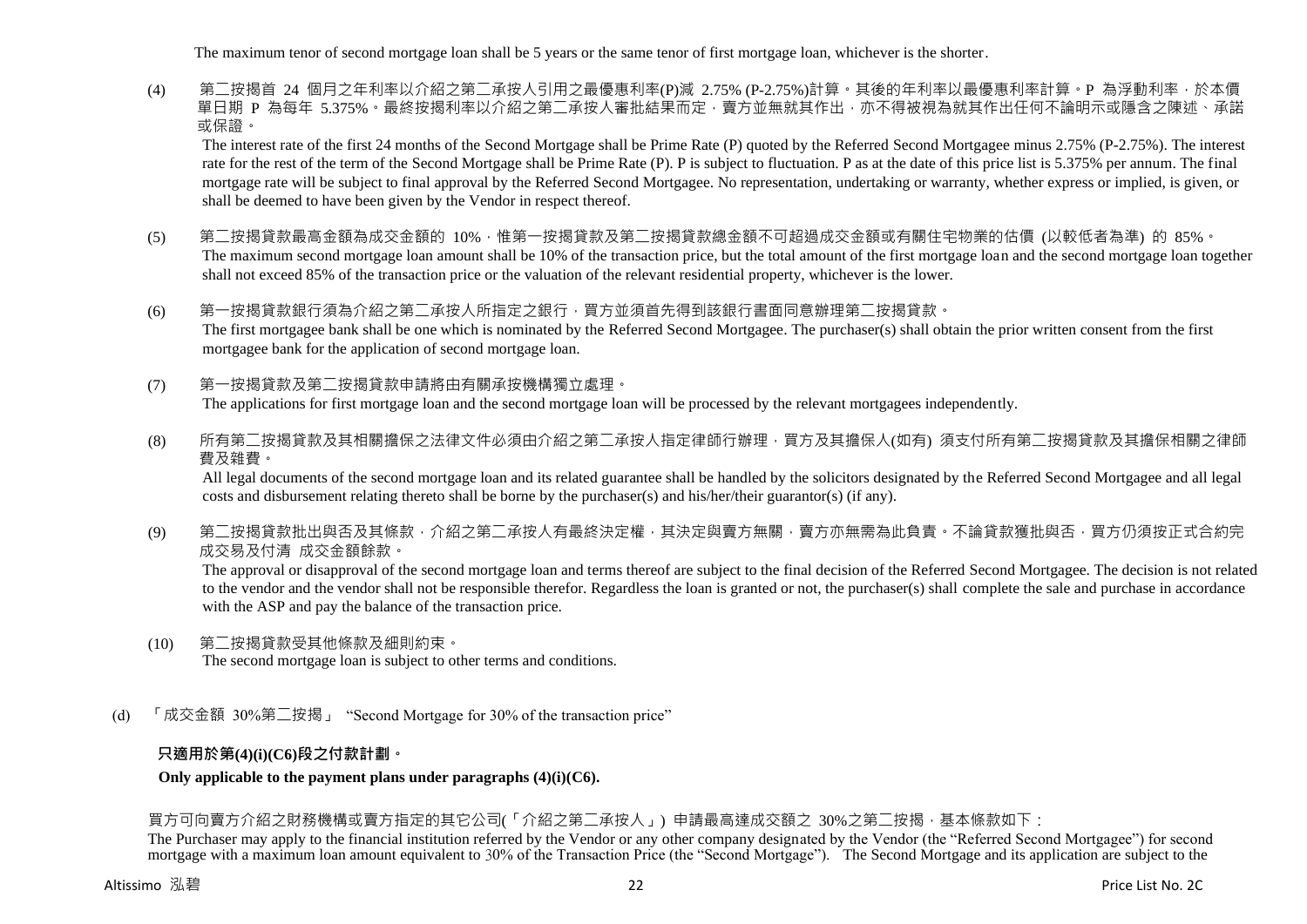following terms and conditions:

- (1) 買方必須於付清成交金額餘款之日起計最少 60 日前以指定的申請書向介紹之第二承按人申請按揭貸款。 The purchaser(s) shall by prescribed form apply to the Referred Second Mortgagee for mortgage loan, not less than 60 days before the due date of payment of the balance of the transaction price.
- (2) 買方須依照介紹之第二承按人之要求提供足夠之入息證明文件。

The purchaser shall provide sufficient proof of income in accordance with the requirements of the Referred Second Mortgagee.

#### (3) 第二按揭貸款年期最長為 5 年或與第一按揭貸款同等年期,以較短者為準

The maximum tenor of second mortgage loan shall be 5 years or the same tenor of first mortgage loan, whichever is the shorter.

- (4) 第二按揭首 24 個月之年利率以介紹之第二承按人引用之最優惠利率(P)減 2.75% (P-2.75%)計算。其後的年利率以最優惠利率計算。P 為浮動利率,於本價單日 期 P 為每年 5.375%。最終按揭利率以介紹之第二承按人審批結果而定,賣方並無就其作出,亦不得被視為就其作出任何不論明示或隱含之陳述、承諾或保證。 The interest rate of the first 24 months of the Second Mortgage shall be Prime Rate (P) quoted by the Referred Second Mortgagee minus 2.75% (P-2.75%). The interest rate for the rest of the term of the Second Mortgage shall be Prime Rate (P). P is subject to fluctuation. P as at the date of this price list is 5.375% per annum. The final mortgage rate will be subject to final approval by the Referred Second Mortgagee. No representation, undertaking or warranty, whether express or implied, is given, or shall be deemed to have been given by the Vendor in respect thereof.
- (5) 第二按揭貸款最高金額為成交金額的 30%,惟第一按揭貸款及第二按揭貸款總金額不可超過成交金額或有關住宅物業的估價 (以較低者為準) 的 80%。 The maximum second mortgage loan amount shall be 30% of the transaction price, but the total amount of the first mortgage loan and the second mortgage loan together shall not exceed 80% of the transaction price or the valuation of the relevant residential property, whichever is the lower.
- (6) 第一按揭貸款銀行須為介紹之第二承按人所指定之銀行,買方並須首先得到該銀行書面同意辦理第二按揭貸款。 The first mortgagee bank shall be one which is nominated by the Referred Second Mortgagee. The purchaser(s) shall obtain the prior written consent from the first mortgagee bank for the application of second mortgage loan.
- (7) 第一按揭貸款及第二按揭貸款申請將由有關承按機構獨立處理。 The applications for first mortgage loan and the second mortgage loan will be processed by the relevant mortgagees independently.
- (8) 所有第二按揭貸款及其相關擔保之法律文件必須由介紹之第二承按人指定律師行辦理,買方及其擔保人(如有)須支付所有第二按揭貸款及其擔保相關之律師費及 雜費。

All legal documents of the second mortgage loan and its related guarantee shall be handled by the solicitors designated by the Referred Second Mortgagee and all legal costs and disbursement relating thereto shall be borne by the purchaser(s) and his/her/their guarantor(s) (if any).

(9) 第二按揭貸款批出與否及其條款,介紹之第二承按人有最終決定權,其決定與賣方無關,賣方亦無需為此負責。不論貸款獲批與否,買方仍須按正式合約完 成交易及付清成交金額餘款。

The approval or disapproval of the second mortgage loan and terms thereof are subject to the final decision of the Referred Second Mortgagee. The decision is not related to the vendor and the vendor shall not be responsible therefor. Regardless the loan is granted or not, the purchaser(s) shall complete the sale and purchase in accordance with the ASP and pay the balance of the transaction price.

(10) 第二按揭貸款受其他條款及細則約束。 The second mortgage loan is subject to other terms and conditions.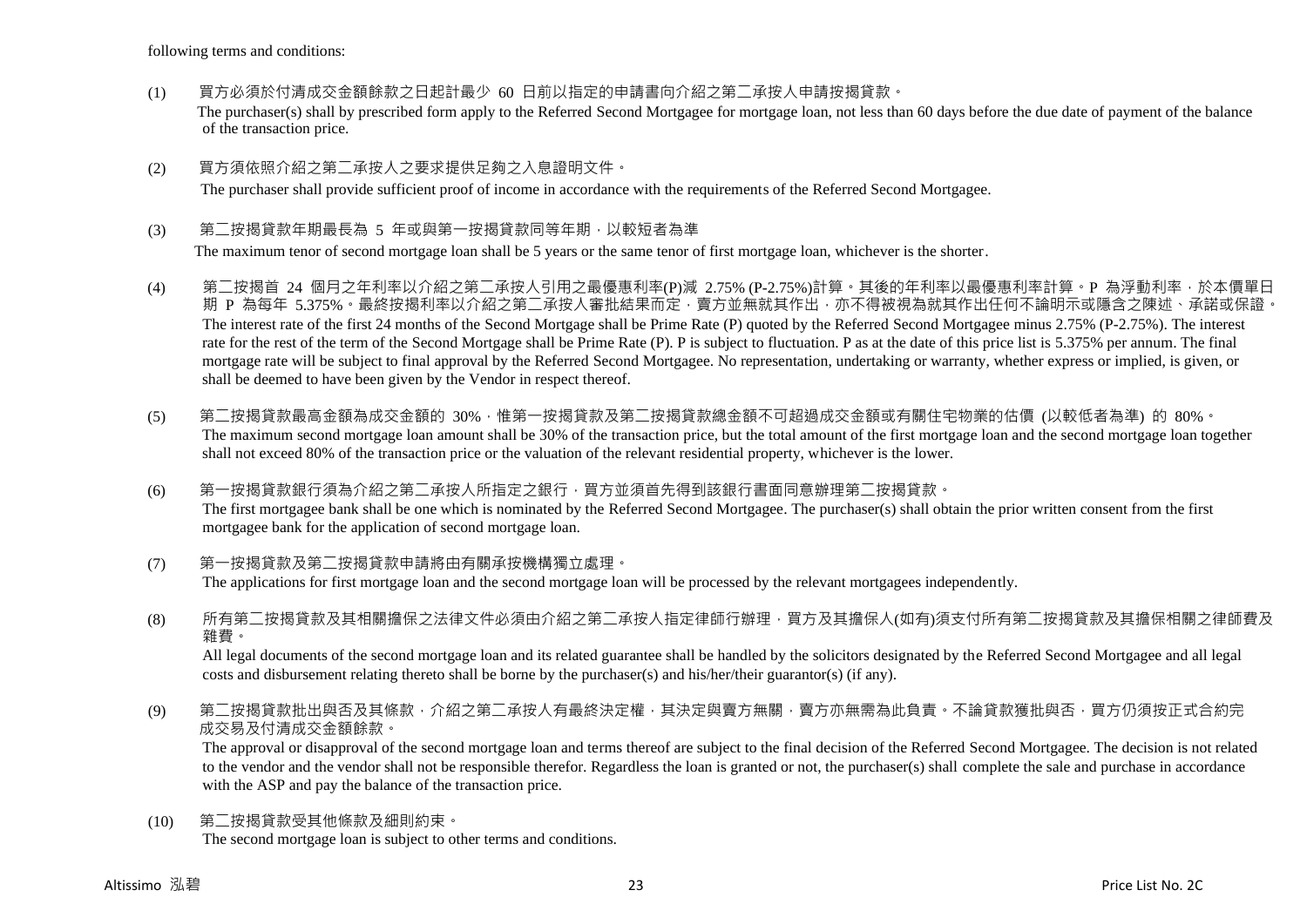## (iv) **誰人負責支付買賣該發展項目中的指明住宅物業的有關律師費及印花稅**

#### **Who is liable to pay the solicitors' fees and stamp duty in connection with the sale and purchase of a specified residential property in the Development**

(a) 如買方選用賣方代表律師處理買賣合約、按揭及轉讓契‧賣方同意支付買賣合約及轉讓契兩項法律文件之律師費用。如買方選擇另聘代表律師處理買賣合約、按揭及轉 讓契,買方及賣方須各自負責有關買賣合約及轉讓契兩項法律文件之律師費用。

If the purchaser appoints the vendor's solicitors to handle the agreement for sale and purchase, mortgage and assignment, the vendor agrees to bear the legal cost of the agreement for sale and purchase and the assignment. If the purchaser chooses to instruct his own solicitors to handle the agreement for sale and purchase, mortgage or assignment, each of the vendor and purchaser shall pay his own solicitors' legal fees in respect of the agreement for sale and purchase and the assignment.

(b) 買方須支付一概有關臨時買賣合約、買賣合約及轉讓契的印花稅(包括但不限於任何買方提名書或轉售(如有)的印花稅、額外印花稅、買家印花稅及任何與過期繳付任何 印花稅有關的罰款、利息及附加費等)。

All stamp duties on the preliminary agreement for sale and purchase, the agreement for sale and purchase and the assignment (including without limitation any stamp duty on, if any, nomination or sub-sale, any special stamp duty, any buyer's stamp duty and any penalty, interest and surcharge, etc. for late payment of any stamp duty) will be borne by the purchaser.

#### (v) **買方須爲就買賣該發展項目中的指明住宅物業簽立任何文件而支付的費用**

**Any charges that are payable by a purchaser for execution of any document in relation to the sale and purchase of a specified residential property in the Development**

有關其他法律文件之律師費如:附加合約、買方提名書、有關樓宇交易之批地文件、大廈公契及其他樓契之核證費、查冊費、註冊費、圖則費及其他實際支出等等,均由買 方負責,一切有關按揭及其他費用均由買方負責。

All legal costs and charges in relation to other legal documents such as supplemental agreement, nomination, certifying fee for Government Lease, deed of mutual covenant and all other title documents, search fee, registration fee, plan fee and all other disbursements shall be borne by the purchaser. The purchase) shall also pay and bear the legal costs and disbursements in respect of any mortgage.

備註: 買方如因任何原因需更改支付條款,必須得賣方事先同意,並須向賣方繳付\$7,500 不可退還手續費及自付全部相關額外費用。

Remark: If a Purchaser would like to change the payment terms for whatever reasons, the prior consent of the Vendor must be obtained and a non-refundable administrative fee of \$7,500 shall be payable by the Purchaser to the Vendor and the Purchaser shall bear all related extra expenses.

## (5) **賣方已委任地產代理在發展項目中的指明住宅物業的出售過程中行事:**

**The vendor has appointed estate agents to act in the sale of any specified residential property in the Development:**

賣方委任的代理: Agents appointed by the vendor:

中原地產代理有限公司 Centaline Property Agency Limited

美聯物業代理有限公司 Midland Realty International Limited

利嘉閣地產有限公司